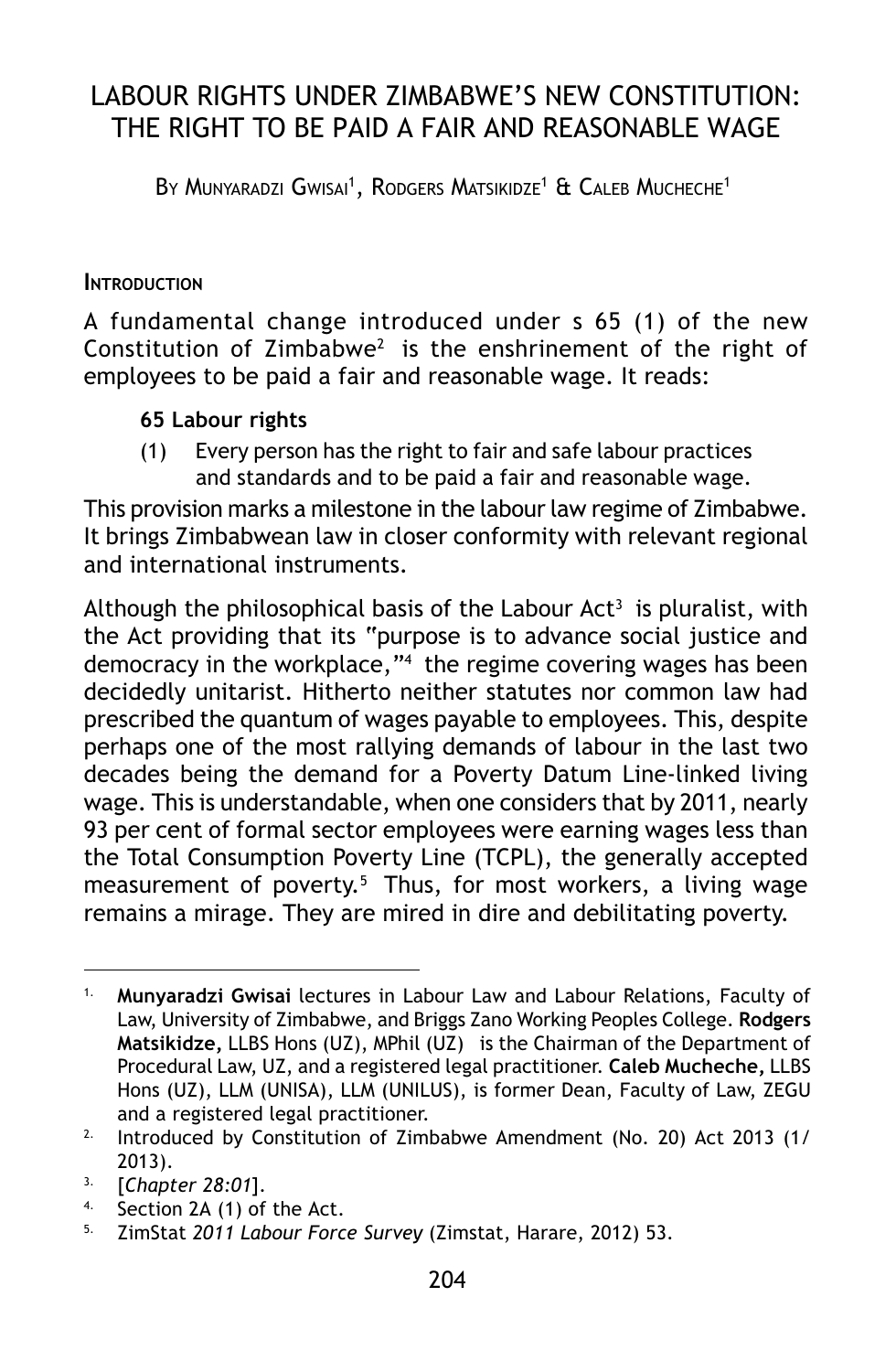The demand for a living wage, not surprisingly, has found echo in popular musical hits such as *Chinyemu* by Leornard Dembo and *Mugove* by Leornard Zhakata. Indeed, for a nation largely turned Christian, a demand with Biblical foundations.<sup>6</sup>

The conflicts over a living wage, became particularly intense in the post-dollarisation era after March 2009. On the one hand, labour felt it deserved a dividend for the immense sacrifices it made in the preceding period of economic collapse and hyper-inflation running into billions, which virtually wiped out wages. Employers on the other hand argue for wage restraints to ensure sustainable economic recovery. Unreasonable wage increments will kill the goose that lays the golden eggs, they argue.

This conflict spilled into the courts where differing positions emerged. One line of cases, starting from the premises of the interests of the business, took the approach that increments above the prevailing inflation rate, were grossly unreasonable and against public policy as in the *Tel-One (Pvt) Ltd v Communications & Allied Services Workers Union of Zimbabwe* decision.7 The other line, started off from the premises of the workers' right to a living wage, and rejected the approach that saw such increments as unreasonable per se, as in *City of Harare v Harare Municipal Workers Union*.8

The new Constitution radically changed the situation by, for the first time in Zimbabwean constitutional history, explicitly providing for the right to "a fair and reasonable wage." In this essay we dissect the implications of this new constitutional right on the law of remuneration, in the context of international human rights and labour law and contrasting philosophical and jurisprudential worldviews.

<sup>&</sup>lt;sup>6.</sup> "Masters, give unto your servants that which is just and equal; knowing that you also have a Master in Heaven." "Colossians 4 vs 1" in *Holy Bible,* King James version (Christian Art Publishers, 2012). Similar values are stated in "James 5 vs 4" in *Holy Bible* King (2012) "Behold, the hire of the labourers which have reaped down your fields, which is of you kept back by fraud crieth: and the cries of them which have reaped are entered into the ears of the Lord of Sabbath."

<sup>7.</sup> 2007 (2) ZLR 262 (H); and *Chamber of Mines v Associated Mineworkers Union of Zimbabwe* LC/H/250/2012.

 $8.$  2006 (1) ZLR 491 (H).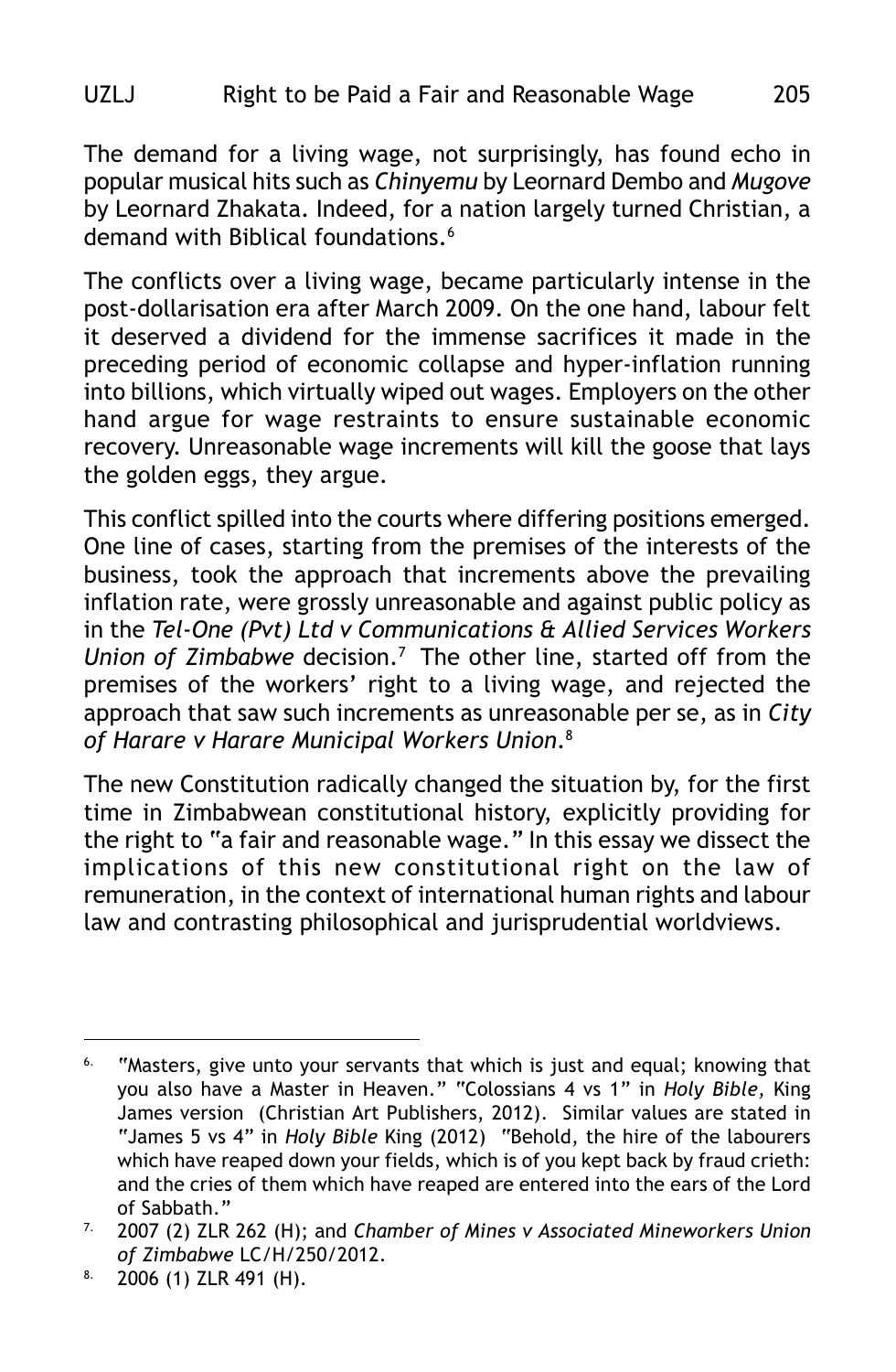# **THE LEGAL FRAMEWORK BEFORE ACT NO. 20 OF 2013**

Prior to the new constitutional dispensation the principal methods for the determination of wages were under common law and relevant labour statutes.

Under the common law, the amount of wages to be paid is in terms of the agreement made by the parties under the contract of employment.<sup>9</sup> What the employer pays for is the availability of the employee's services and not the value of the product of the actual work done by the employee.<sup>10</sup> Increments are at the discretion of the employer.<sup>11</sup> Considerations of equity, fairness or reasonableness do not enter into the picture *per se*. Renowned author RH Christie puts it thus:  $12$ 

The starting point of the common law is that the courts will not interfere with a contract on the ground that it is unreasonable. In **Burger v Central African Railways** 1903 TS 571 Innes CJ said that:

'Our law does not recognize the right of a court to release a contracting party from the consequences of an agreement duly entered into him merely because that agreement appears to be unreasonable.'

What is paramount is what the parties themselves see as reasonable as reflected in the terms of their contract of employment. The main responsibility of the courts is to enforce this contractual will of the parties and not seek to second-guess adult free persons.<sup>13</sup> The emphasis is on the market as the principal and most fair manner of determining a reasonable wage. Hepple B captures it well:

The freedom of the employer and worker from the interference of the state in the labour market, the freedom of the contracting

<sup>9.</sup> *National Railways of Zimbabwe v National Railways Contributory Fund* 1985 (1) ZLR 16 (S);*Gladstone v Thornton's Garage 1929 TPD 116; A* Rycroft and B Jordaan *A Guide to South African Labour Law* 2nd ed (Juta, 1992) 67.

<sup>10.</sup> *Commercial Careers College (1980) (Pvt) Ltd v Jarvis* 1989 (1) ZLR 344; *Belmore v Minister of Finance* 1948 (2) SA 852 (SR).

<sup>11.</sup> *Chiremba (duly authorized Chairman of Workers Committee) and Ors v RBZ* 2000 (2) ZLR 370 (S); *Chubb Union Zimbabwe (Pvt) Ltd v Chubb Union Workers Committee* S 01/01. Also: *Nare v National Foods Ltd* LRT/MT/38/02.

<sup>&</sup>lt;sup>12.</sup> R H Christie *The Law of Contract in South Africa*  $5<sup>th</sup>$  ed (LexisNexis, 2009) 14.<br><sup>13.</sup> As put by INNES C Lin Wells y South African Alumenite Company 1927 AD 69 at

<sup>13.</sup> As put by *INNES* CJ in *Wells v South African Alumenite Company* 1927 AD 69 at 73: "No doubt the condition is hard and onerous; but if people sign conditions they must, in the absence of fraud, be held to them. Public policy so demands.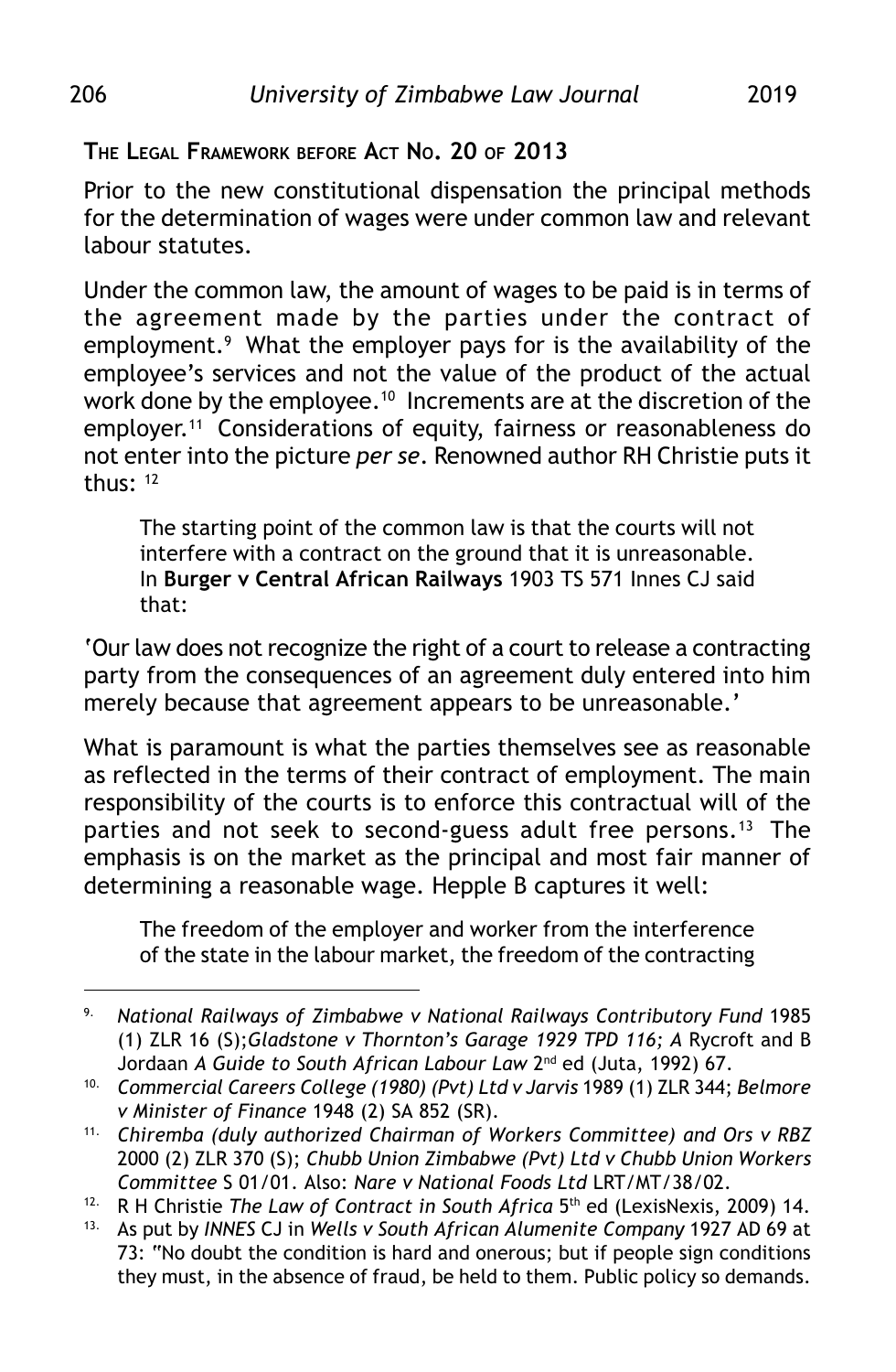parties and the freedom of private will to determine the content of the contract.14

The legal philosophy underpinning common law is clearly utilitarian and reflected in the theory of labour relations of unitarism. The individual parties, meeting in the free market, are the ones who know what is best for themselves. Allowing such individual parties maximum contractual freedom will derive not only maximum benefit for the parties but society at large.<sup>15</sup> Unitarism is a theory that places a premium on the unity of interests and goals between labour and capital in the employment relationship, but within a framework in which capital enjoys undoubted superior status.16 Conflict is unnatural and dysfunctional.

This free market based conception underlies the decision in *Tel-One (Pvt) Ltd v Communications & Allied Services Workers Union of Zimbabwe***,** *supra*. In such case, the arbitrator had awarded a 266% wage increment across the board. The employer made an application to the High Court to set aside the award on the ground that it was in violation of Zimbabwe's public policy.17 It argued that it was grossly unreasonable as it would result in over 130% of its overall income going to wages. In setting aside the award, *HUNGWE* J, at 266A-C, ruled:

There is no doubt in my mind that the spirit of collective bargaining between employer and employee is to arrive by consensus or, if that fails, by arbitration, at what a fair wage is. The idea is to preserve the employer-employee relationship. The employee makes his labour available for a fair fee. The

<sup>&#</sup>x27;If there is one thing which more than another public policy requires, it is that men of full age and competent understanding shall have the utmost liberty of contracting, and that their contracts when entered into freely and voluntarily shall be held scared and shall be enforced by courts of justice. Therefore, you have this paramount public policy to consider – that you are not lightly to interfere with this freedom of contract.' (per *JESSEL M.R*. in *Printing and Numerical Registering Co. v Sampson* [1875]LR 19 Eq. 462 at 465)." See also: R Epstein, "In defence of the contract at will" 51 *Chi. L. Rev*. (1984) 947; A Rycroft and B Jordaan *op cite* 10 – 17.

<sup>14.</sup> B Hepple (ed) *The making of labour law in Europe* (Mansell, 1986).

<sup>15.</sup> J S Mill, "On Liberty"in *John Stuart Mill: A Selection of His Works* J M Robson (ed) (Macmillan, 1966) 13 – 19.

<sup>&</sup>lt;sup>16.</sup> M Finnemore *Introduction to Labour Relations in South Africa* 10<sup>th</sup> (ed) (LexisNexis) 2009) 6.

<sup>17.</sup> Under art 34 (2) (b) (ii) of the Arbitration Act [*Chapter 7:15].*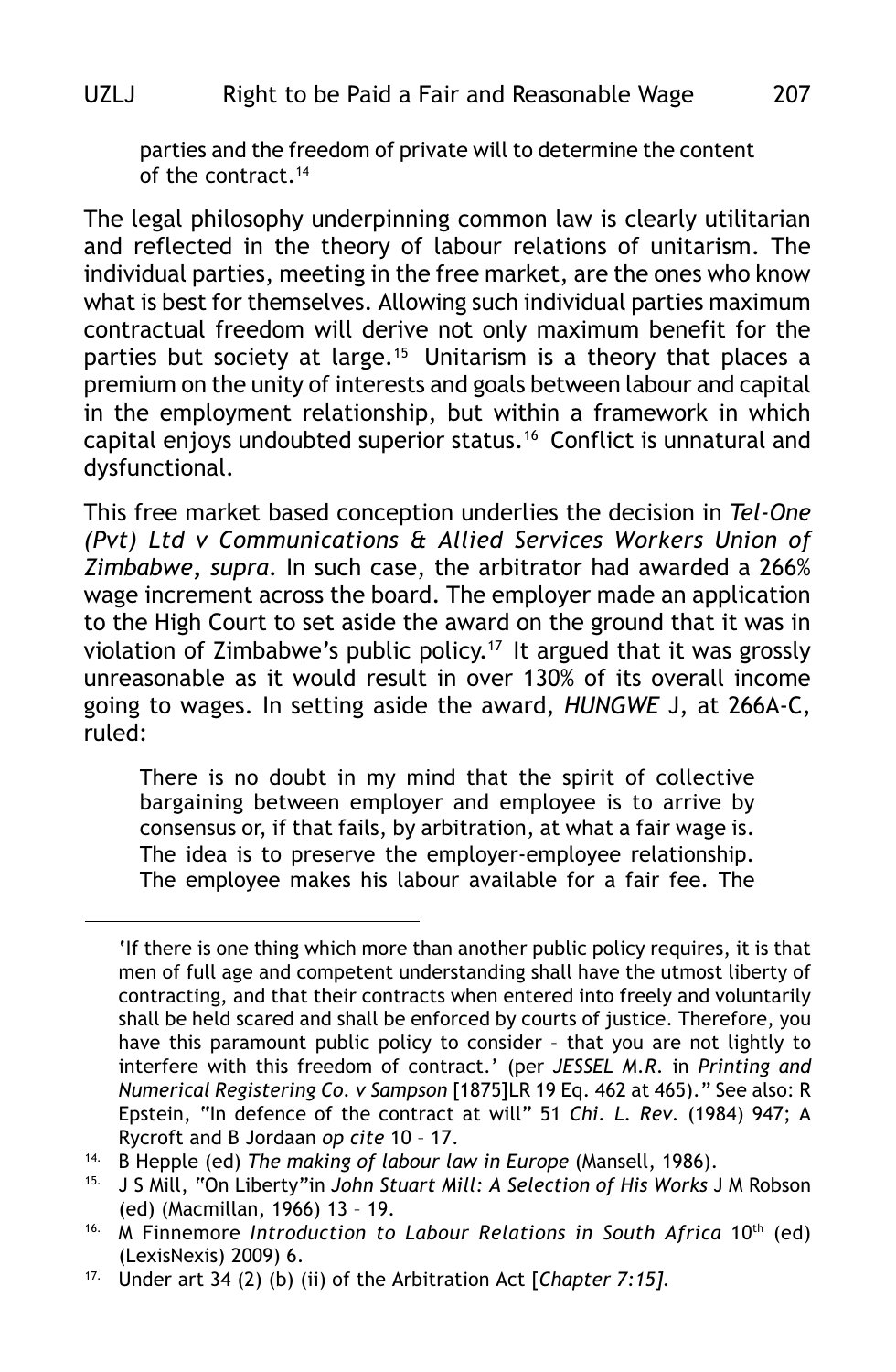employer engages the employee on acceptable terms and conditions. The employer employs his resources to ensure that the goose that lays the eggs for their mutual benefit continues to do so. Society expects these mutually beneficial outcomes. The economy thrives and so does the community generally and its members in particular. An award that plunges the apple-cart over the cliff in my view could not be said to be in the best interest of the general good of Zimbabwe...

The court proceeded to place at the pinnacle of considerations to be made when determining whether a wage increment was reasonable, the ability of the employer to pay:

In all work situations salaries and wages are limited by an employer's ability to pay. The courts and indeed all tribunals delegated with decisions of a financial nature would be failing in their duty if they were to will-nilly give awards whose effect would be to drive corporations into insolvency thereby destroying the economic fabric of the nation. Such awards would defeat the very purpose they are meant to serve. As such they are liable to be set aside as being in conflict with the public policy of Zimbabwe...

The Labour Court went further in *Chamber of Mines v Associated Mineworkers Union of Zimbabwe*.18 In that case the trade union had made a demand of 55% wages increment whilst the employer offered 5%, roughly the prevailing inflation rate. The Labour Court set aside the 20% increment by the arbitrator, as being outrageous. The court observed:

Thus it is high time the labour advocacy institutions migrate from the hang-over of the hyper-inflationary environment to the current multi-currency stable environment. This will ensure sustainability of the workers' welfare and also ensure economic development… The inflation level obtaining in the country is at about 5% which should provide an essential guide for salary negotiations…

Whilst workers should be remunerated fairly, l do not believe it is reasonable to do so at the expense of the sustainability of the companies which pay them… I am satisfied that the Chamber has justified the setting aside of the arbitral award. Whilst it is necessary to raise the workers' salaries, the raise should be in tandem with the inflationary levels, production levels, and other

<sup>18.</sup> LC/H/ 250/2012.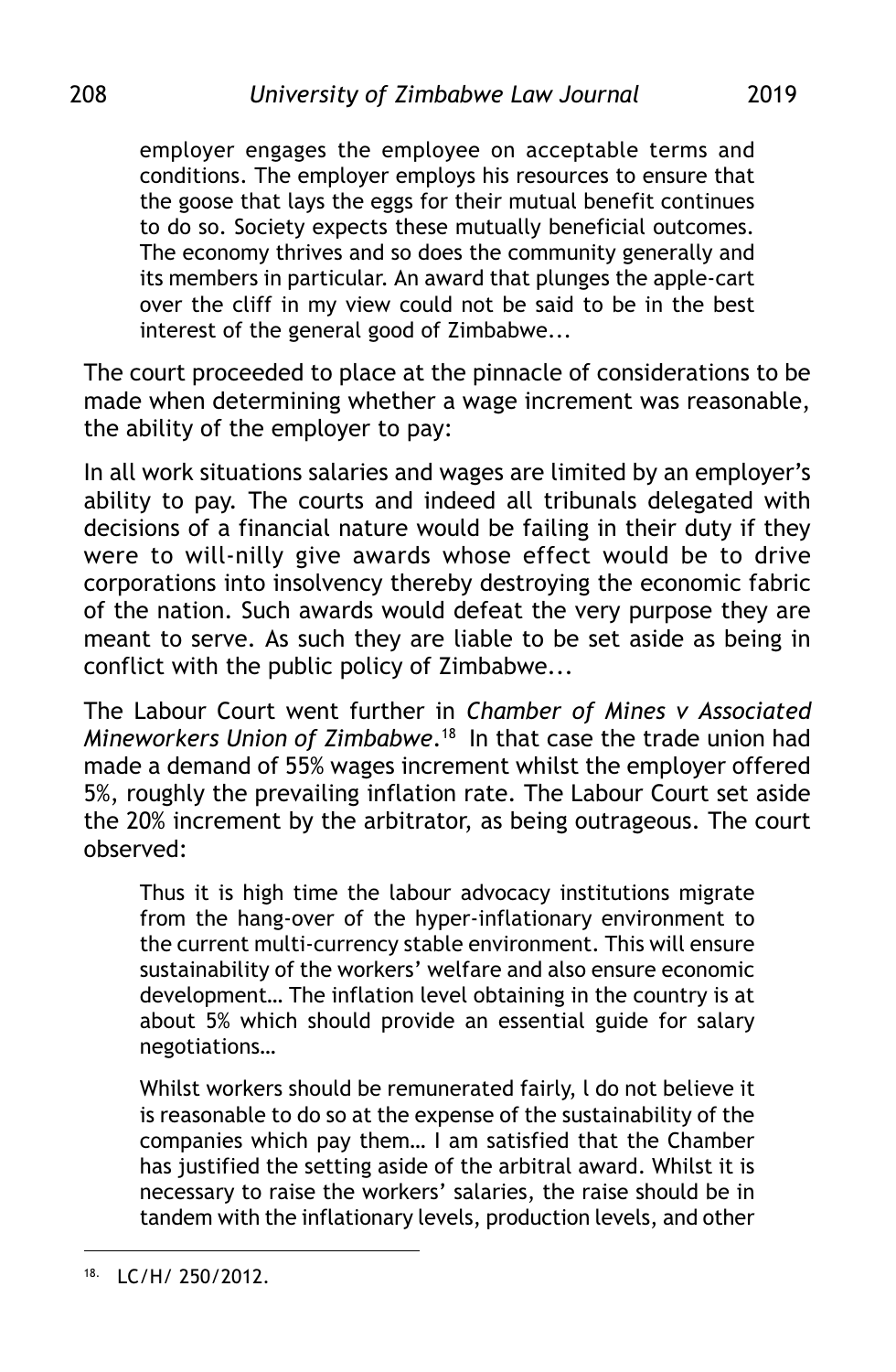costs. I am satisfied that a blanket raise by 20% is outrageous. A

5 % raise meets the justice of the case*.*

In neither of the above cases did the court seek to balance or place in context the economic factor of the employer's business interest with the other factors that are accepted under appropriate international labour standards.19 These factors include economic – social factors such as productivity, standards of living in the country and the average wages in the country as well as the needs of the worker and their family and the specified purposes of the Labour Act.

Given that Zimbabwe has ratified some of the important ILO instruments on wage-fixing, these should have been of high persuasive authority to the courts in determining what a grossly unreasonable wage increment was.<sup>20</sup> It would have required a contextual and balanced approach, weighing the factors based on the interests of the business such as ability to pay and profitability and those in favour of the needs of the worker and their family such as the bread basket and PDL. In doing so the courts would have been guided by the fact that the specified objective of the Labour Act is to advance social justice in the workplace and that Zimbabwe has ratified regional and international instruments that provide for the employee's right to

<sup>&</sup>lt;sup>19.</sup> Zimbabwe has ratified important ILO conventions dealing with wages including: ILO 026 Convention: Minimum Wage Fixing Machinery (Manufacturing, Commerce, Domestic Sectors) (1928); ILO 099 Convention: Minimum Wage Fixing Machinery (Agriculture) (1951). There are also other relevant ILO instruments, which Zimbabwe has not ratified such as: ILO 131 Convention: Minimum Wage-Fixing (1970); ILO 135 Recommendation: Minimum Wage Fixing Recommendation (1970).

 $20.$  The Long Title of the Labour Act stipulates that one of the objectives of the Act is "*to give effect to the international obligations of the Republic of Zimbabwe as a member state of the international Labour OrganisationÉ*" The Labour Court has in other instances, correctly in our view, used relevant ILO conventions to help interpret provisions of the Labour Act as was done in: *Mavisa v Clan Transport* LC/H/199/2009 applying ILO 135 Convention: Workers Representatives Convention (1971); ILO 087 Convention: Freedom of Association and Protection of the Right to Organise (1948) to help interpret the provisions of s 14B( C ) and s 29 (4a) of the Act; and *Chamwaita v Charhons (Pvt) Ltd* LC/ H/215/2009 applying provisions of the Termination of Employment Convention, 1982 (C 158). Generally on the appropriateness of using principles under relevant international treaties – see section 15B of the Interpretation Act [*Chapter 1:01*] and *Kachingwe, Chibebe and ZLHR v Minister of Home Affairs and Commissioner of Police* 2005 (2) ZLR 12 (S) and *S v Moyo & Ors* 2008 (2) ZLR 338 (H) at 341E-F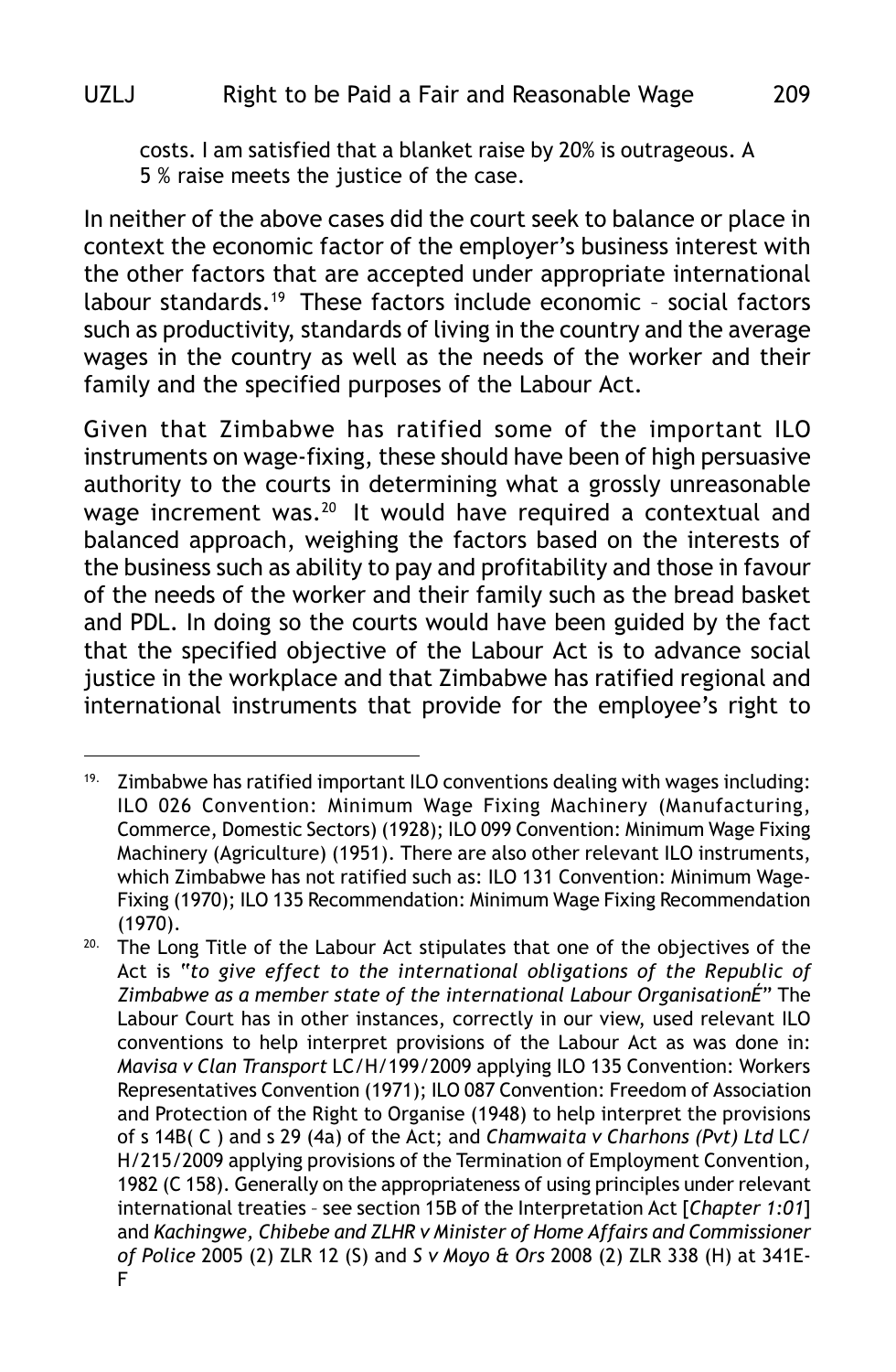"just and favourable remuneration." $^{21}$  In any case the courts should have been bound by the principle that the grounds on which an arbitral award can be set aside for contravention of public policy in particular unreasonableness, are of a very limited nature.<sup>22</sup> The courts were clearly guided by a unitarist approach to labour relations yet one which is inconsistent with the specified objectives of the Act. This was obviously in tandem with the dominant ideological thrust during the Government of National Unity, which tended to emphasize freemarket values. This was aptly captured in the 2010 Budget Statement of the then Minister of Finance, *T Biti*, wherein he stated:23

The review of the role of arbitrators in awarding wage adjustments that bear no relationship to the competitiveness of most industries and indeed the entire economy, is unavoidable. Failure to nip in the bud unsustainable wage awards will be swiftly punished in the global village as our products price themselves out of the market, both locally and in the export markets.

## **REGULATION OF WAGES UNDER THE LABOUR ACT AND PUBLIC SERVICE ACT**

The regulation of wages under statutes had not gone too far beyond the common law. In the public sector wages and related benefits were set by the Public Service Commission with the concurrence of the minister responsible for finance.<sup>24</sup> The Commission was required to consult the recognized public sector associations and organizations before setting the terms and conditions including remuneration, but failure to consult or to reach agreement with the associations did not invalidate any wage regulations so made.25 The Public Service Act does not provide for the right of employees to "a fair and reasonable wage" but only provides public sector employees to an enforceable

<sup>21.</sup> Article 23 (3) Universal Declaration of Rights; art. 14 (b) Charter of Fundamental Social Rights in SADC.

<sup>22.</sup> Discussed in detail, *infra* 7.

<sup>23.</sup> Cited in: 25 *Labour Relations Information Service* 3 (June – August 2012) 2. The Finance Minister repeated the same sentiments in the November 2011 Budget Statement stating: "Stakeholder submissions by industry as well as the labour movement acknowledge rising incidences of wage demands divorced from productivity by workers unions and arbitration awards that fail to take into account affordability at company levels."

<sup>24.</sup> Section 19 (1) as read with s 8 (1) of the Public Service Act [*Chapter 16:01*].

<sup>&</sup>lt;sup>25.</sup> See section 20 (1) and (2) of the Public Service Act as read with s 73 (2) Constitution of Zimbabwe 1979 (SI 1979/1600 of the United Kingdom).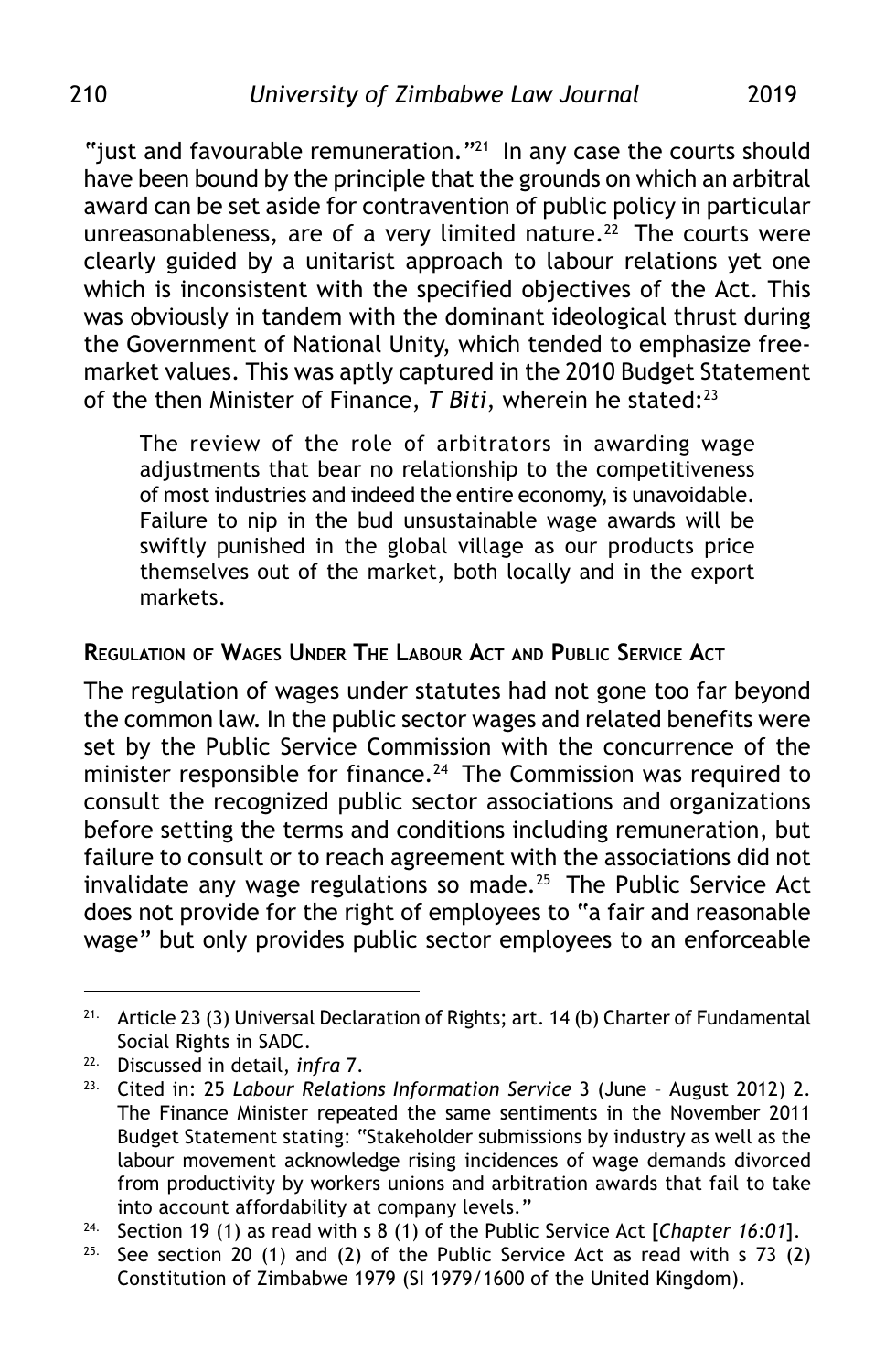right to remuneration.<sup>26</sup> The only major modification to common law is the requirement that salaries be fixed to by reference to, "academic, professional or technical qualifications or the attributes necessary for the efficient and effective execution of the tasks attached to the post."27

The above provision is important in so far as it limits the arbitrary discretion of the employer to differentiate between wages of employees in different grades as would otherwise be allowed under the common law. Nonetheless, it does not advance the employee's cause for a fair and reasonable wage.

The employment relationship in the private sector is generally covered by the provisions of the Labour Act [*Chapter 28:01*]. The situation was only marginally different from that under common law. The Act does not specifically provide for a right to "a fair and reasonable wage," whether as a fundamental right, a specified fair labour practice or under its mandatory minimum wages regime.

Under Part 2, the Act provides for various fundamental rights of employees, including the right to fair labour standards. Section 6 (1) creates a fundamental duty of the employer to pay the prescribed remuneration, but the section does not expressly provide for a fair labour standard of fair and reasonable wages. It merely compels the employer not to pay a wage which is lower than that specified by law or agreement:

No employer shall pay any employee a wage which is lower than that to (sic) fair labour standard specified for such employee by law or by agreement.

Mandatory minimum wages may be set in terms of sections 17and 20 of the Act. Under section 17 (3) as read with section 17 (1)the Minister of Labour may, after consultation with the Wages Advisory Council, make regulations providing for, inter alia:

17 (3) (a) the rights of employees, including minimum wages, benefits, social security, retirement, and superannuation benefits and other benefits of employment;

<sup>&</sup>lt;sup>26.</sup> Section 22, Public Service Act.

<sup>&</sup>lt;sup>27.</sup> Section 20 (2) Public Service Regulation 2000 (SI 1/2000).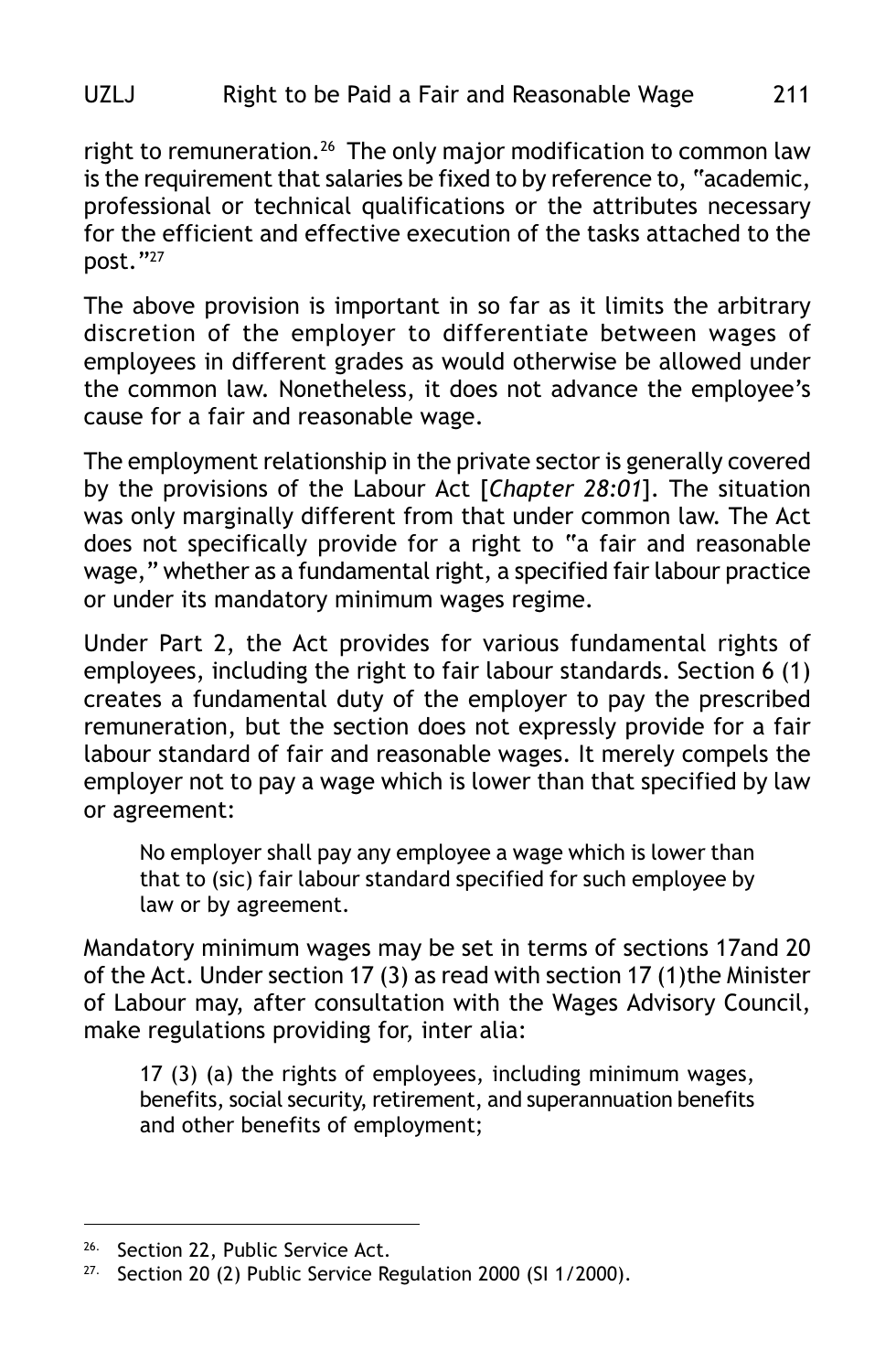### Section 20 further provides*, inter alia*, that:

20(1) The Minister may, by statutory instrument –

- (a) In respect of any class of employees in any undertaking or industry –
	- (i) specify the minimum wage and benefits in respect of such grade of employees;
	- (ii) require employers to grant or negotiate increments on annual income of such minimum amount or percentage as he may specify;

and prohibit the payment of less than such specified minimum wage and benefits or increments to such class of employees;

- (b) …
- $(C)$  ...
- (d) give such other directions or make such other provision as he may deem necessary or desirable to ensure the payment of a minimum wage or benefits to any class of employees;
- (e) provide for exemptions from paragraphs (a), (b), (c) and (d).

Where a minimum wage notice is issued in terms of these provisions every contract of employment or collective bargaining agreement has to be modified or adapted to the extent necessary to bring it into conformity with the minimum wages regulations.<sup>28</sup> However, it is again noted that there are no specific minimum standards by which the Minister sets the minimum wages, including that the minimum wages be "fair and reasonable wage" or guarantee the employees "a decent standard of living."

Another platform for regulation of wages under the Labour Act relates to statutory collective bargaining agreements made in terms of Part VIII and Part V of the Act. These may be industry-wide agreements made under a National Employment Council or a workplace agreement made under a Works Council. However, as with the ministerial wage regulations, there are also no prescribed minimum standards by which the agreements must adhere.<sup>29</sup> Thus the parties are free to negotiate

 $28.$  Section 17 (3) of the Act.

<sup>29.</sup> See the bargaining agenda set in s 74 (3) of the Act which includes: "É*rates of remuneration and minimum wages for different grades and types of occupation..."*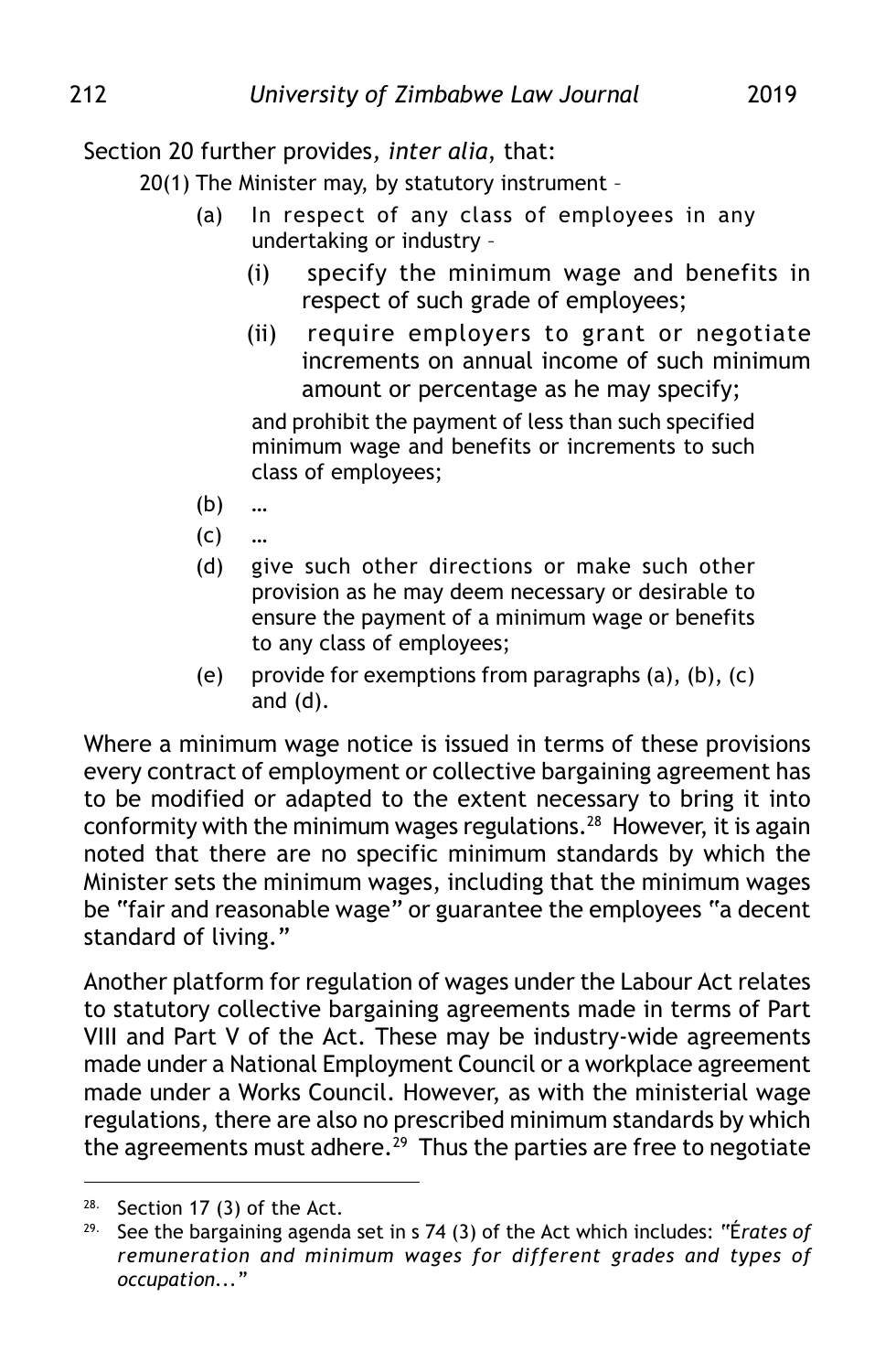what they deem fit as a fair or reasonable wage. The parties though, do not have absolute freedom. Firstly, reflecting the state corporatist origins of the Act, the Minister of Labour has residual power to direct the renegotiation of an agreement which the Minister feels has become:

- (a) inconsistent with this Act or any other enactment or –
- $(b)$
- (c) unreasonable or unfair, having regard to the respective rights of the parties.30

The Act does not define the phrase "unreasonable or unfair." The discretion is left with the Minister. It may be argued though that the Minister may generally be guided by the objects of the Act specified in section 2A (1). The later though, can only take the argument so far, because neither s 2A (1) nor the Act in general provides for an explicit fair labour standard of a right to a fair and reasonable wage.

Secondly, a party aggrieved by an award made under compulsory arbitration can appeal to the Labour Court on a question of law,<sup>31</sup> or if made through voluntary arbitration, make an application to the High Court to set it aside as being, *inter alia*, in contravention of the public policy of Zimbabwe.<sup>32</sup> It has been held that an appropriate ground on which an award may be held to be in contravention of the public policy of Zimbabwe, is where the award is deemed grossly unreasonable.<sup>33</sup> But the courts have generally held that the ground of "unreasonableness" is of very limited use in such applications or appeals and the party who seeks to establish this bears "a formidable onus"34 to show that the award made is "so outrageous in defiance of common sense and logic."35 This is why the bar set in *Chamber of Mines v Associated Mineworkers Union of Zimbabwe*, *supra*, of using the inflation rate as the essential basis of judging reasonability or

<sup>30.</sup> Section 81 (1).

<sup>31.</sup> Section 98 (10). See *Chamber of Mines v Associated Mineworkers Union of Zimbabwe*, *supra n. 7.*

<sup>32.</sup> Article 34 (2) (b) (ii), Arbitration Act [*Chapter 7:15*]. *Tel-One (Pvt) Ltd v Communications & Allied Services Workers Union of Zimbabwe* 2007 (2) ZLR 262 (H).

<sup>33.</sup> *Tel-One (Pvt) Ltd v Communications & Allied Services Workers Union of Zimbabwe ibid*; and *Chamber of Mines v Associated Mineworkers Union of Zimbabwe*, *op cite* n 7.

<sup>&</sup>lt;sup>34.</sup> *Cargo Carriers (Pvt) Ltd v Zambezi & Ors* 1996 (1) ZLR 613 (S).<br><sup>35.</sup> Chinyange v Jaggers Wholesalers SC 24/03: Beazley NO v Kabel

<sup>35.</sup> *Chinyange v Jaggers Wholesalers* SC 24/03; *Beazley NO v Kabel & Anor* SC/22/ 03; *ZESA v Maposa* 1999 (2) ZLR 452 (S).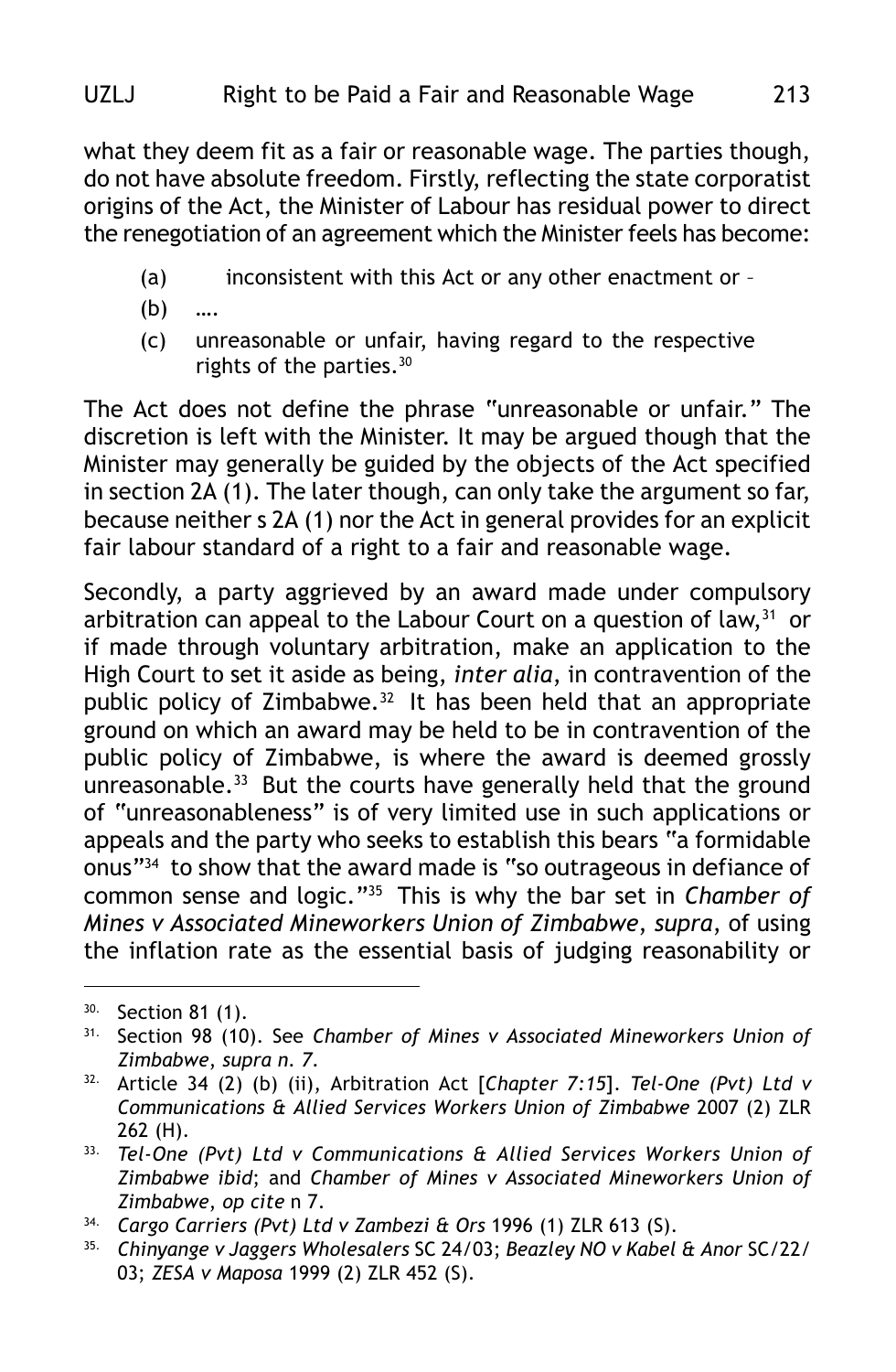otherwise of an award without regard to the specified objectives of the Labour Act and considering all other relevant factors such as the needs of the worker, was too low and inconsistent with case authority.

From the above it becomes clear that the Labour Act does not compel the employer to pay "a fair and reasonable wage," let alone a living wage. At most s 2A(1), may be used as an interpretation tool to determine what is a fair and reasonable wage in relation to minimum wages notices decreed by the Minister, or directions by the Minister for renegotiations of collective bargaining agreements or in relation to wage awards made by arbitrators.<sup>36</sup> However, the absence of an explicit inclusion in the Act of the employees' right to a fair and reasonable wage whether as a fundamental right of employees or as a fair labour standard, makes the potential use of s 2A (1) as a basis for such right tenuous and unlikely. This is moreso in view of the already declared skepticism of the Supreme Court on the generalized use of this section.37

#### **RIGHT TO FAIR AND REASONABLE WAGE AND APPROPRIATE INTERPRETATION MODEL**

The preceding survey of the legal framework prevailing prior to Act No. 20/2013 shows that Zimbabwean law did not provide for a fair and reasonable wage or a living wage. Not surprisingly the demand for the right to a fair and reasonable wage or a living wage was one of the primary demands of workers and trade unions in relation not only to labour law reform but constitutional reform as well.

This was aptly captured in the National Constitution Assembly Draft Constitution.<sup>38</sup>

This demand is manifest in s 65 (1) of the new Constitution. Although this section is clearly inspired by s 28 (1) of the NCA Draft Constitution

<sup>36.</sup> By reliance on s 2A (2) of the Act providing that the Act " .*.. shall be construed in such manner as best ensures the attainment of its purpose referred to in subsection (1)."*

<sup>37.</sup> In *United Bottlers v Kaduya* 2006 (2) ZLR 150 (S) at 155B-C, *CHIDYAUSIKU CJ* observed in relation to s 2A says*"The section is not a wholesale amendment of the common law. The common law can only be ousted by an explicit provision of the Labour Act."*

<sup>&</sup>lt;sup>38.</sup> Section 28 (1), NCA Draft Constitution (2001), s 28 (1) providing: "Every worker has the right to fair and safe labour practices and standards and to be paid at least a living wage consistent with the poverty datum line."See generally, M Gwisai *The Zimbabwe COPAC Draft Constitution and what it means for Working People and Democracy* (ZLC, 2012) 54.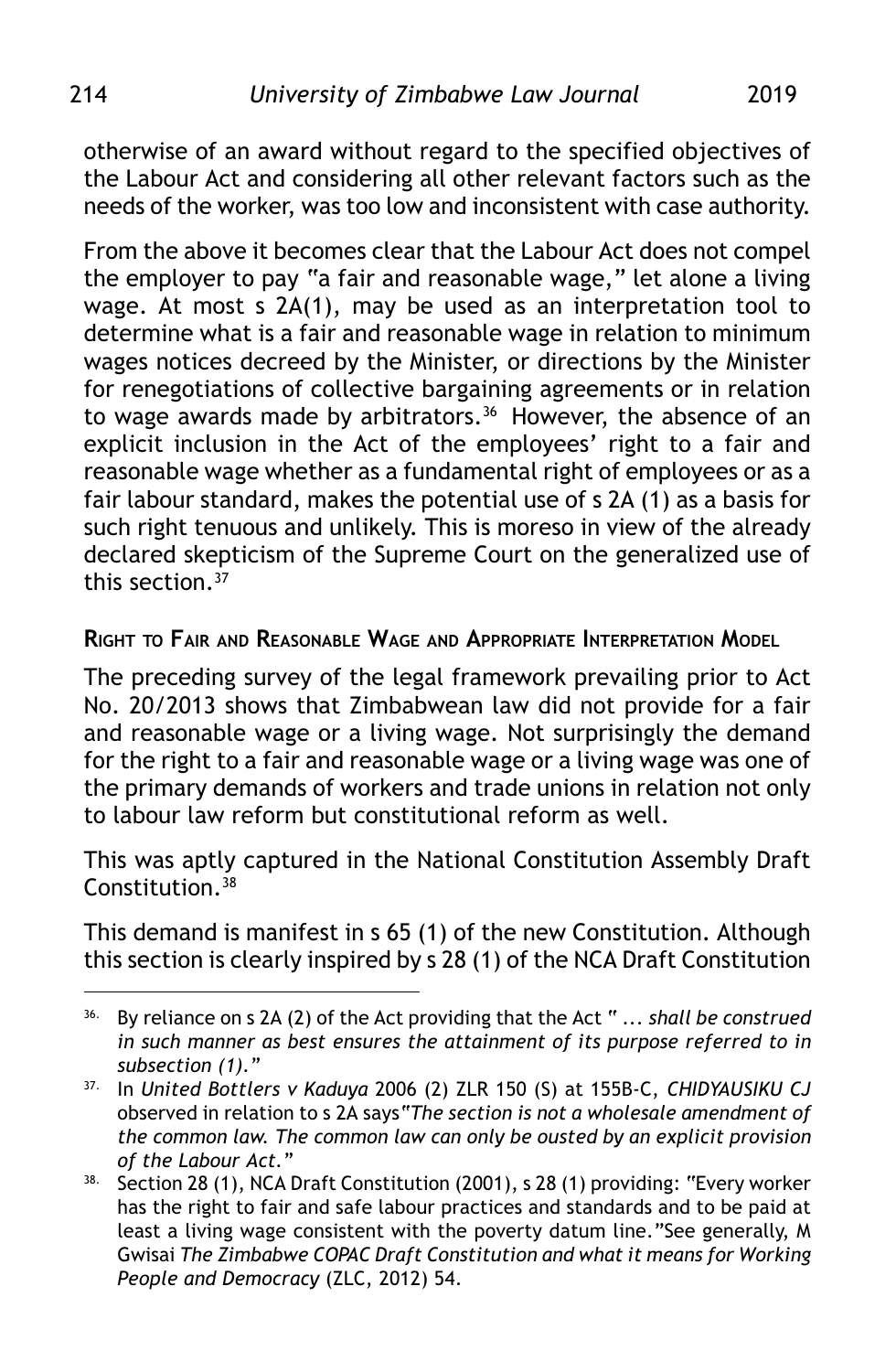but not going as far as the later in providing for a living wage consistent with the poverty datum line, the enshrinement of the right to a fair and reasonable is still of profound significance. It has provided what has so far been the critical missing link in the legal framework, and which allowed the common law and unitarist based approach to reign with impunity.

For the first time in Zimbabwean labour history, statute law now provides for the regulation of wages based on normative values of fairness and reasonableness, something which is alien to common law and was omitted in the statutory framework. This is even done at the highest possible level, namely as an enshrined fundamental right under the Declaration of Rights. What had been missing as a directly specified fair labour standard in the purposes of the Labour Act under s 2A (1) is now provided for, but now as a constitutional right.

#### **THE TEST FOR "A FAIR AND REASONABLE WAGE" UNDER INTERNATIONAL LAW**

Although the Constitution does not directly define the phrase "a fair and reasonable wage," it provides clear guidelines to be used in interpreting the phrase. In the first instance in interpreting the Declaration of Rights, one is required to give full effect to rights provided in the Constitution and to promote the values that underlie a democratic society based on inter alia justice and human dignity.<sup>39</sup> This is strengthened by s 46 (2) of the Constitution which requires that when any court or tribunal is interpreting an enactment and when developing the common law, it must promote and be guided by the spirit and objectives of the Declaration of Rights.<sup>40</sup>

Critically further, the courts and tribunals are required to "take into account international law and all treaties and conventions to which Zimbabwe is a party."41 Of particular further importance are the provisions of s 327 (6) of the Constitution. This provides:

When interpreting legislation, every court and tribunal must adopt any reasonable interpretation that is consistent with any international convention, treaty or agreement which is binding on Zimbabwe, in preference to an alternative interpretation inconsistent with that convention, treaty or agreement.

 $39.$  Section 46 (1) (a) (b) of the Constitution.

 $40.$  Which is also reinforced in s 176 of the Constitution.

 $41.$  Section 46 (1) ( c ) of the Constitution.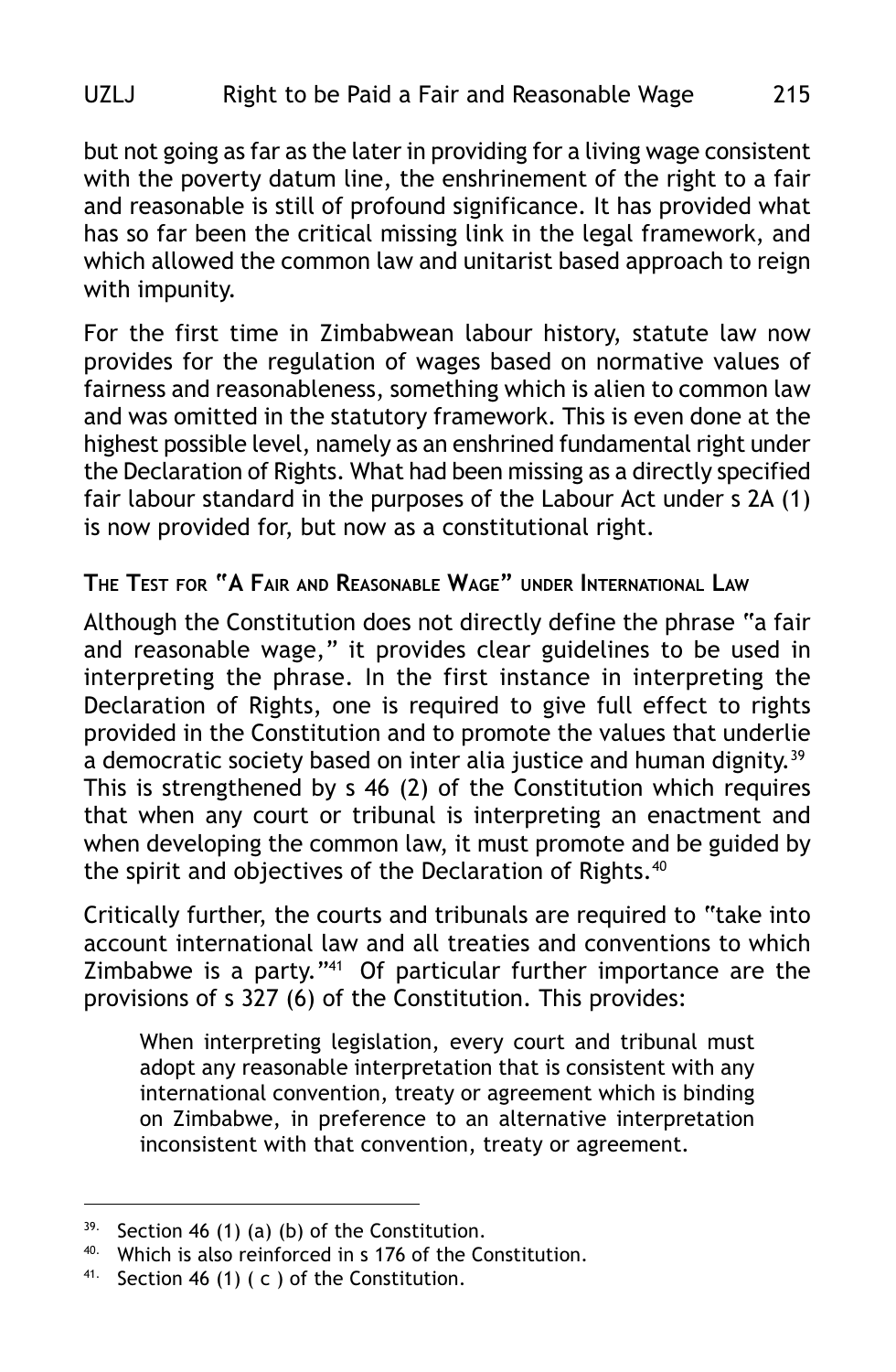The phrase *"a fair and reasonable wage"* is in fact derived from international law instruments, most of which Zimbabwe has ratified. These must provide guidance on how it is interpreted by virtue of s 46 and s 327 (6) of the Constitution.

Firstly art. 14 (b) of the Charter of Fundamental Social Rights in SADC 2003, provides:

(b) Workers are (to be) provided with fair opportunities to receive wages, which provide for a decent standard of living; … (emphasis added).

Zimbabwe is also party to the Universal Declaration of Human Rights 1948, whose art.23 (3) provides:

Everyone who works has the right to just and favourable remuneration ensuring for himself and herself existence worthy of human dignity…

Zimbabwe has also ratified the International Covenant of Economic, Social and Cultural Rights 1966 whose article 11 (1) provides:

Everyone has a right to a standard of living adequate for the health and well-being of himself or herself and his or her family including food, clothing, housing, medical care and necessary social services…

The International Labour Organisation has several instruments dealing with minimum-wage fixing.<sup>42</sup> Perhaps the most relevant are ILO 131 Convention: Minimum Wage-Fixing (1970) and ILO 135 Recommendation: Minimum Wage-Fixing (1970). In terms of article 1 of ILO R135, one of the key factors to be considered in wage fixing is the need to "… *to overcome poverty and to ensure the satisfaction of the needs of all workers and their families…"*

In terms of the specific elements to be considered when determining an appropriate minimum wage that realizes the above purposes, article 3 of ILO C131 states these as, subject to national practice and conditions:...43

<sup>42.</sup> See for instance: ILO 026 Convention: Minimum Wage-Fixing Machinery; ILO 030 Recommendation: Minimum Wage – Fixing Machinery; ILO 099 Convention: Minimum Wage-Fixing Machinery (Agriculture) (1951).

<sup>43.</sup> ZimStat, "Appendix: Summary of International Labour Organisation (ILO) position on Poverty Datum Line in relation to wages and salaries" (ZimStat, 2013).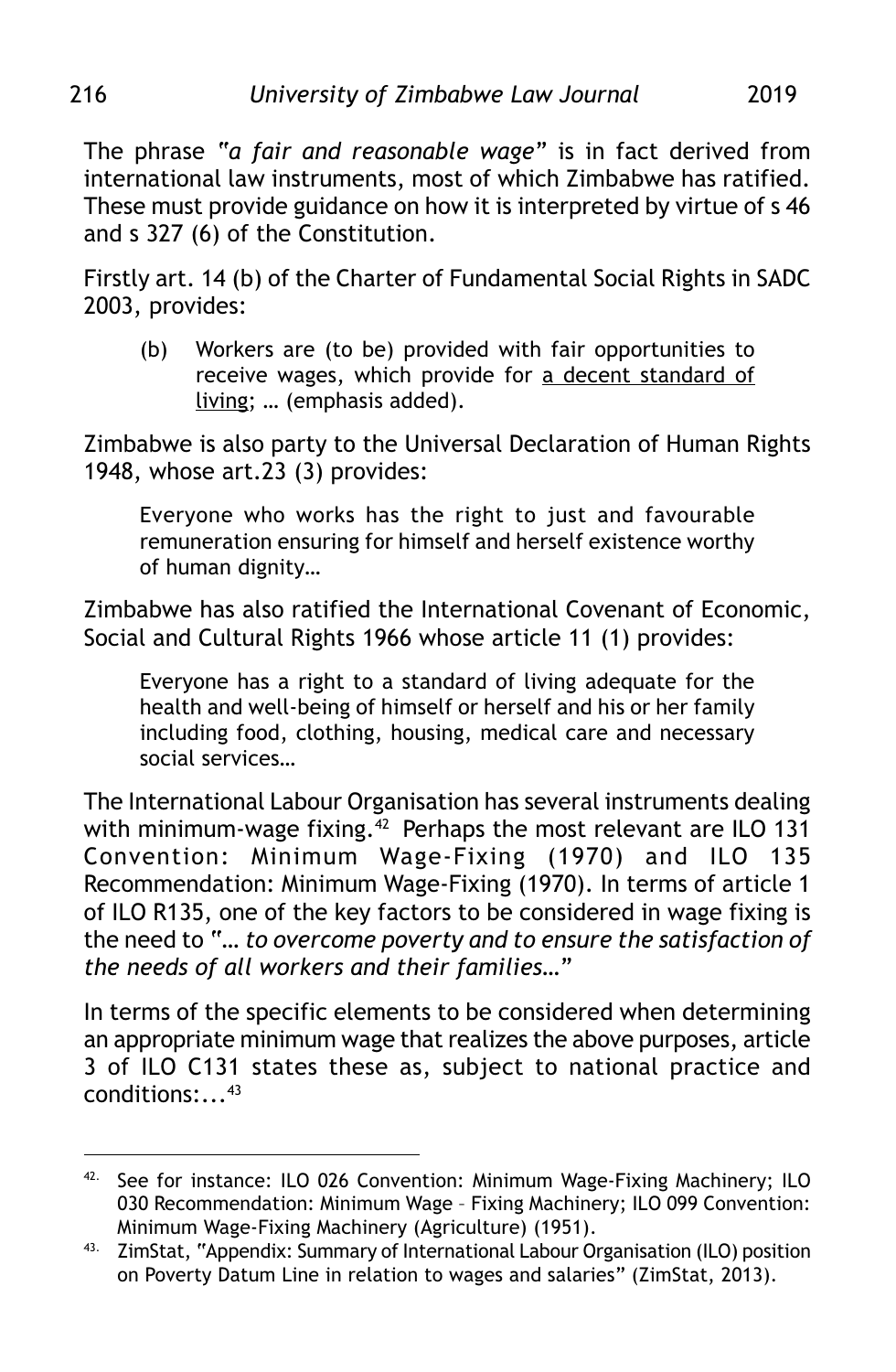- (a) The needs of workers and their families, taking into account the general level of wages in the country, the cost of living, social security benefits, and the relative living standards of other social groups;
- (b) Economic factors, including the requirements of economic development, levels of productivity and the desirability of attaining and maintaining a high level of employment.

Therefore under ILO instruments the decided bias in the fixing of minimum wages is the "human factor", that is the needs of the worker and their family to live a poverty-free life but this done within prevailing "national practice and conditions" including economic and social considerations.

The influence on the above ILO conventions is a pluralist conception, at the centre of which is poverty reduction and collective bargaining as key factors. The instruments provide for two broad considerations to be made, encompassing both worker friendly and employer friendly factors, but with the specified fundamental purpose being poverty reduction and ensuring the satisfaction of the needs of the worker and their family. This frame-work allows flexibility in the determination of what is fair and reasonable wage, taking into account the concrete realities in each given country, with effective collective bargaining providing the yard-stick of what is appropriate national practice. The underlying theoretical basis is pluralism, especially the adversarial version. This has been defined as a theory of labour relations in which employers accept the inevitability and need for collective regulation of the employment relationship, in particular through collective bargaining.44

Following on the above international instruments, the concept of a just or fair remuneration has had major influence in recent constitutional reform on the continent and globally including, Kenya,<sup>45</sup> Malawi<sup>46</sup> and Mozambique.<sup>47</sup> Perhaps the fullest expression is to be found in article 91 of the Constitution of Venezuela, which provides:

<sup>&</sup>lt;sup>44.</sup> M Finnemore *op cite* 144-145.

<sup>45.</sup> The Constitution of Kenya, 2010 provides in s 41 (2) (a): *"(1) Every person has the right to fair labour practices. (2) Every worker has the right – (a) to fair remunerationÉ.."*

<sup>46.</sup> See s 31 (1), Constitution of Malawi, providing: *"31 (1) Every person shall have the right to fair and safe labour practices and to fair remuneration."*

<sup>47.</sup> Article 89 (1) of the Constitution of Mozambique provides: "*Labour shall be protected and dignified ... the State shall promote the just distribution of the proceeds of labour*."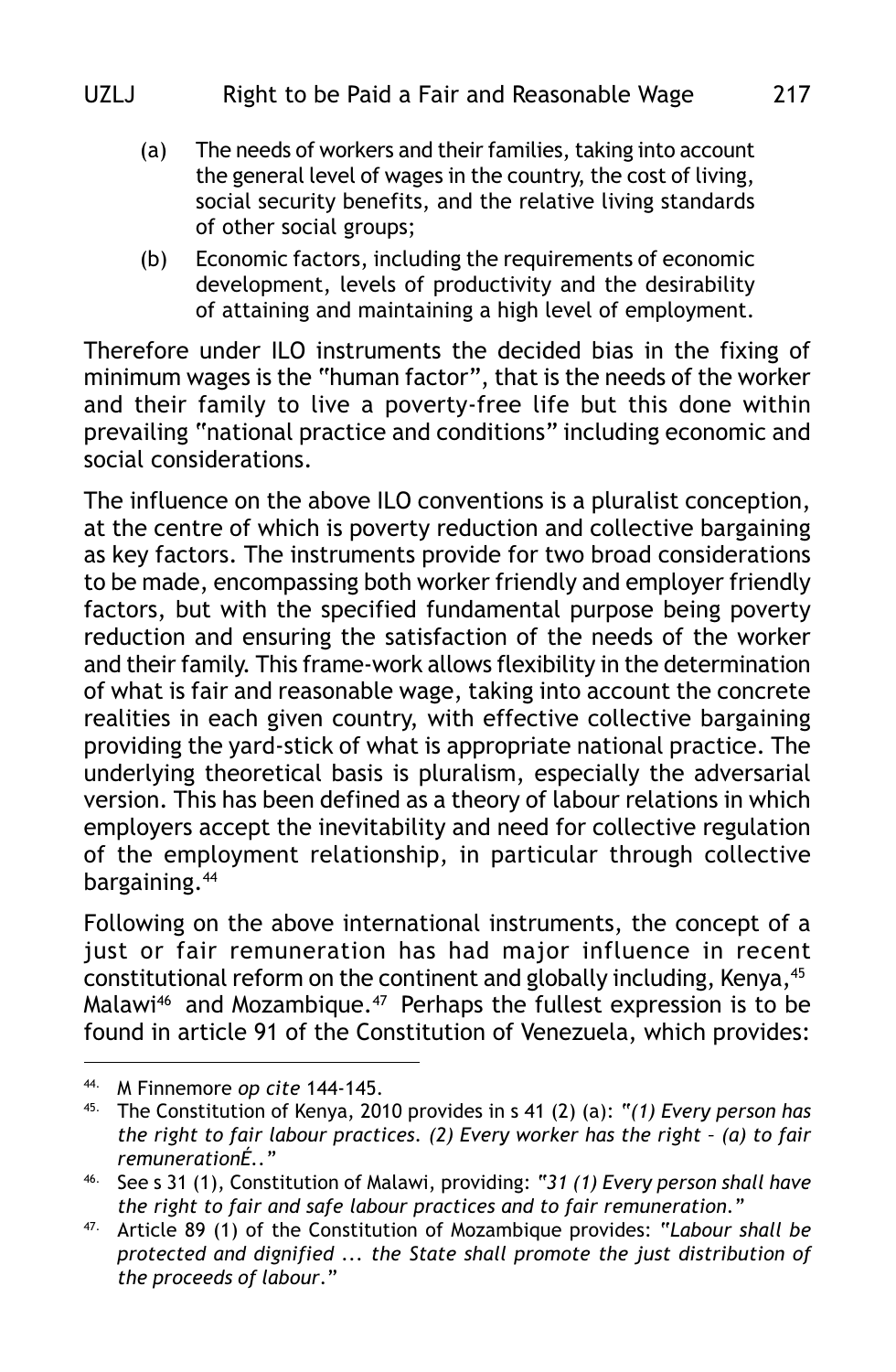Every worker has the right to a salary sufficient to enable him or her to live with dignity and cover basic material, social and intellectual needs for himself or herself and his or her family. The payment for equal salary for equal work is guaranteed, and the share of the profits of a business enterprise to which workers are entitled shall be determined… The State guarantees workers in both the public and private sector a vital minimum salary which shall be adjusted each year, taking as one of the references the cost of a basic market.

The Australian case of *Ex Parte H.V. McKay* 1907 provides perhaps the most elaborate statement of the test for a "fair and reasonable wage." In that case the court had to determine what was meant by the phrase "fair and reasonable wages" in an enactment which provided duty exemption for Australian manufacturers paying such wages. The court held:

The provision for fair and reasonable remuneration is obviously designed for the benefit of the employees in the industry; and it must be meant to secure to them something which they cannot get by the ordinary system of individual bargaining with employers. The standard of 'fair and reasonable' must, therefore, be something else; and l cannot think of any other standard appropriate than the normal needs of the average employee, regarded as a human being living in a civilized community…

The court went on to state that whilst there is need to balance the different factors, the "first and dominant factor" in ascertaining a "fair and reasonable" wage for an unskilled employee are the "normal needs of the average employee, regarded as a human being living in a civilized community." And that a wage cannot be regarded as fair and reasonable, " *if it does not carry a wage sufficient to insure the workman food, shelter, clothing, frugal comfort, provision for evil days, etc as well as reward for the special skill of an artisan if he is one*."

The Court stated that the standard is an objective one, which is not dependant on the profitability of the business, but rather the needs of the employee:

… the remuneration of the employee is not made to depend on the profits of the employer. If the profits are nil, the fair and reasonable remuneration must be paid; and if the profits are 100 per cent, it must be paid. There is far more ground for the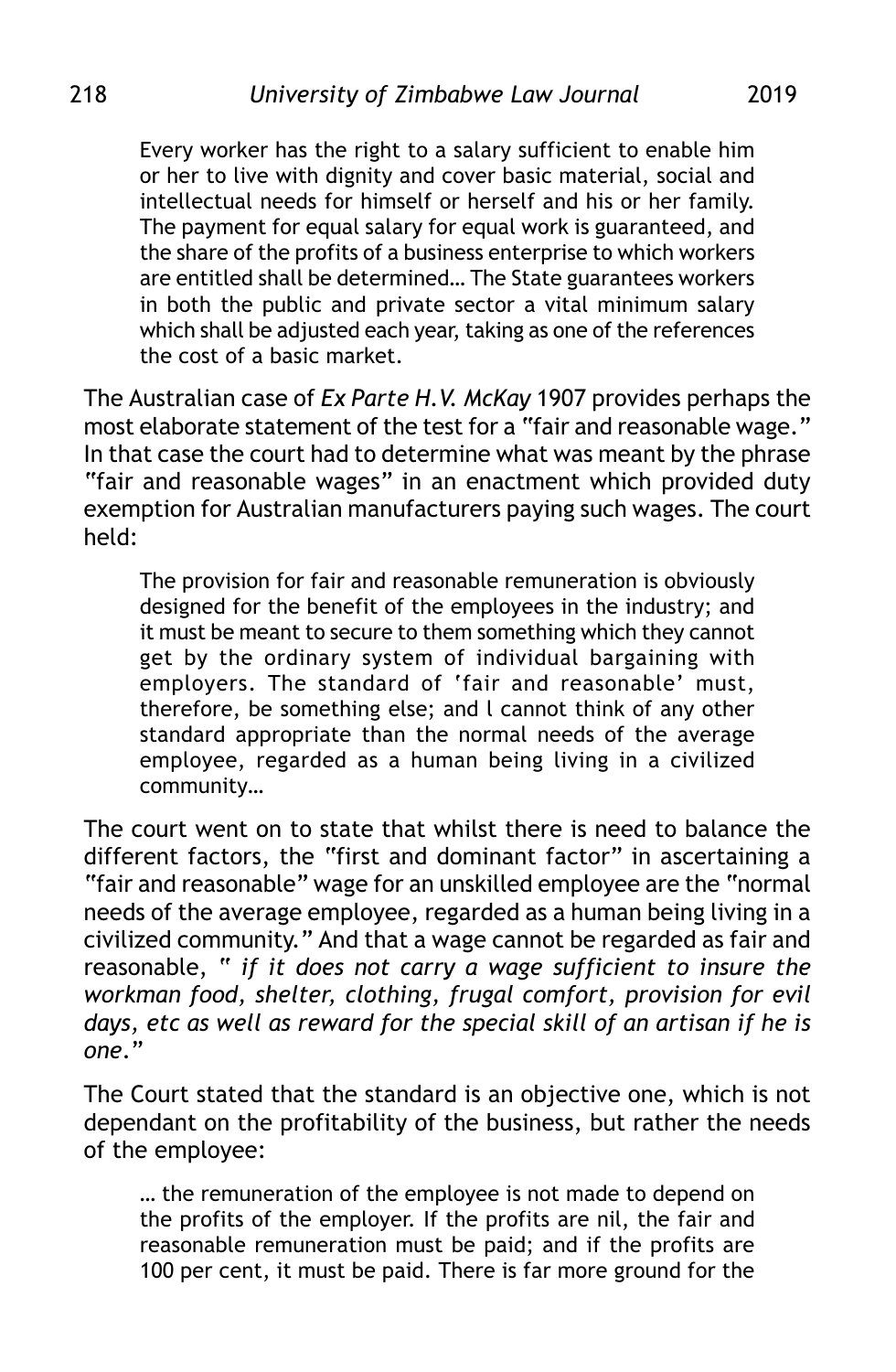view that, under this section, the fair and reasonable remuneration has to be paid before profits are ascertained – that it stands on the same level as the cost of the raw material of the manufacture.

The same conclusion was reached in the American case of **Morehead v New York ex rel. Tipaldo.**<sup>48</sup> Dealing with a similar provision the Industrial Court of Kenya held that:<sup>49</sup>

The terms fair and reasonable are to be interpreted in the context of the standards at a particular work place, the national labour standards and with due regard to international labour standards.

The concept of "a fair and reasonable wage" therefore encapsulates the concept of the bread-basket or a living wage that ensures a dignified or decent standard of living, as the starting and primary point. The most scientific method of measuring standards of living is the Poverty Datum Line (PDL). The PDL is a general measurement of standards of living and poverty. It represents "the cost of a given standard of living that must be attained if a person is deemed not to be poor."50

To measure standards of living, two measures are generally used, namely the Food Poverty Line (FPL) and the Total Consumption Poverty Line (TCPL). The FPL "represents the minimum consumption expenditure necessary to ensure that each individual can, (if all expenditures were devoted to food), consume a minimum food basket representing 2 100 kilo calories." An individual whose total consumption expenditure does not exceed the food poverty line is deemed to be very poor.

On the other hand the TCPL is derived "by computing the non-food consumption expenditure of poor households whose consumption expenditure is just equal to the FPL. This amount is added to the FPL."51 An individual whose total consumption expenditure does not exceed the total consumption poverty line is deemed to be poor.

Therefore the human factor, in particular the need to prevent poverty is the key determinant of a 'fair and reasonable wage." This generally

<sup>48.</sup> 298 US. 587 (1936).

<sup>49.</sup> *VMK v CUEA* [2013] KLR in interpreting s 41 (2) (a), Constitution of Kenya, 2010, which provides: *"Every worker has the right – (a) to fair remuneration"*

<sup>50.</sup> ZimStat (2012) 53.

<sup>51.</sup> *ibid*.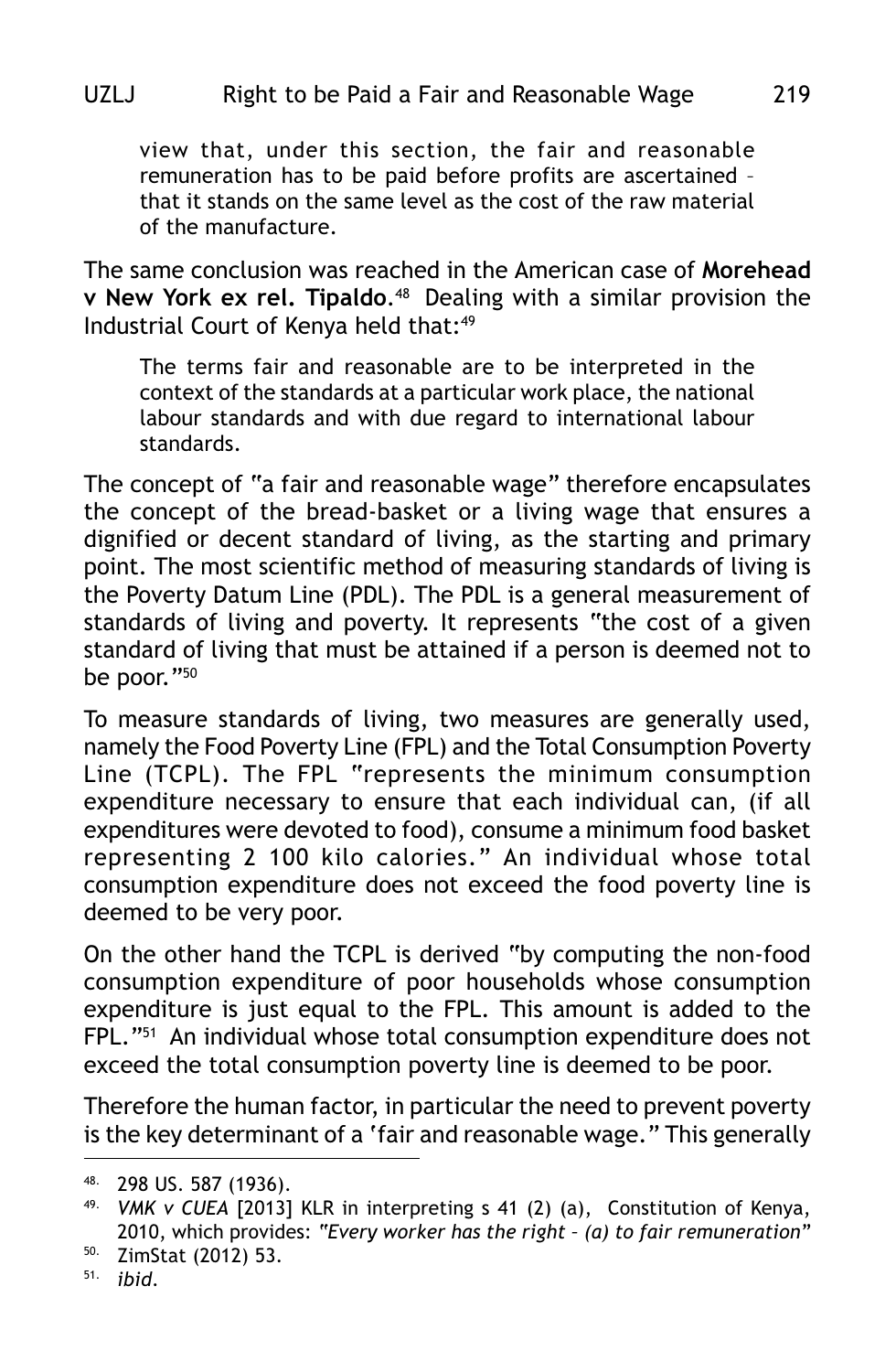would be PDL-Linked. This is the 'first and dominant factor." Employers who seek to pay less than this wage, therefore have the onus to establish compelling reasons why this should be so, by for instance reference to the other factors such as economic and financial. But the burden is onerous and heavy because of the primacy of the human factor. Where incapacity is raised, there must be full financial disclosure by the employer. In **Ex Parte H.V. McKay**, *supra,* it was held that there is no general obligation on an employer to give full financial disclosure on its finances, but only if the employer is paying a fair and reasonable wage, otherwise it would have such duty.

The above conception of a "fair wage" is also aptly captured in the Marxist theory of labour relations as expressed by F. Engels. According to him a fair wage is one consistent with what he terms the Law of Wages, namely:<sup>52</sup>

Now what does political economy call a fair day's wages and a fair day's work? Simply the rate of wages and the length and intensity of a day's work which are determined by competition of employer and employed in the open market. And what are they, when thus determined? …. A fair day's wages, under normal conditions, is the sum required to procure to the labourer the means of existence necessary, according to the standard of life in his station and country, to keep himself in working order and to propagate his race. The actual rate of wages, with the fluctuations of trade, may be sometimes below this rate; but, under fair conditions that rate ought to be the average of all oscillations.

**IMPLICATIONS OF INTERNATIONAL LAW ON ZIMBABWEAN LAW**

The thrust of the above on the position in Zimbabwean law is profound. By virtue of sections 46 and 327 (6) of the Constitution, the phrase "fair and reasonable wage" in s 65 (1) must therefore be interpreted consistent with the above international law instruments which Zimbabwe has ratified and which give primacy to the human factor.

In other words, by enshrinement of the right to a fair and reasonable wage in the Declaration of Rights there is a nod towards minimum wages being at least those that provide adequate food, clothing, shelter, healthcare, education of children, frugal comfort and social security taking into account the general standard of living and cost of living in the country by reference to the PDL.

<sup>52.</sup> F Engels, "A Fair Day's Wages for a Fair Day's Work," *The Labour Standard* 7 May 1881 in *Inqaba ya Basebenzi* 2 (Aug-Oct 1983) 7.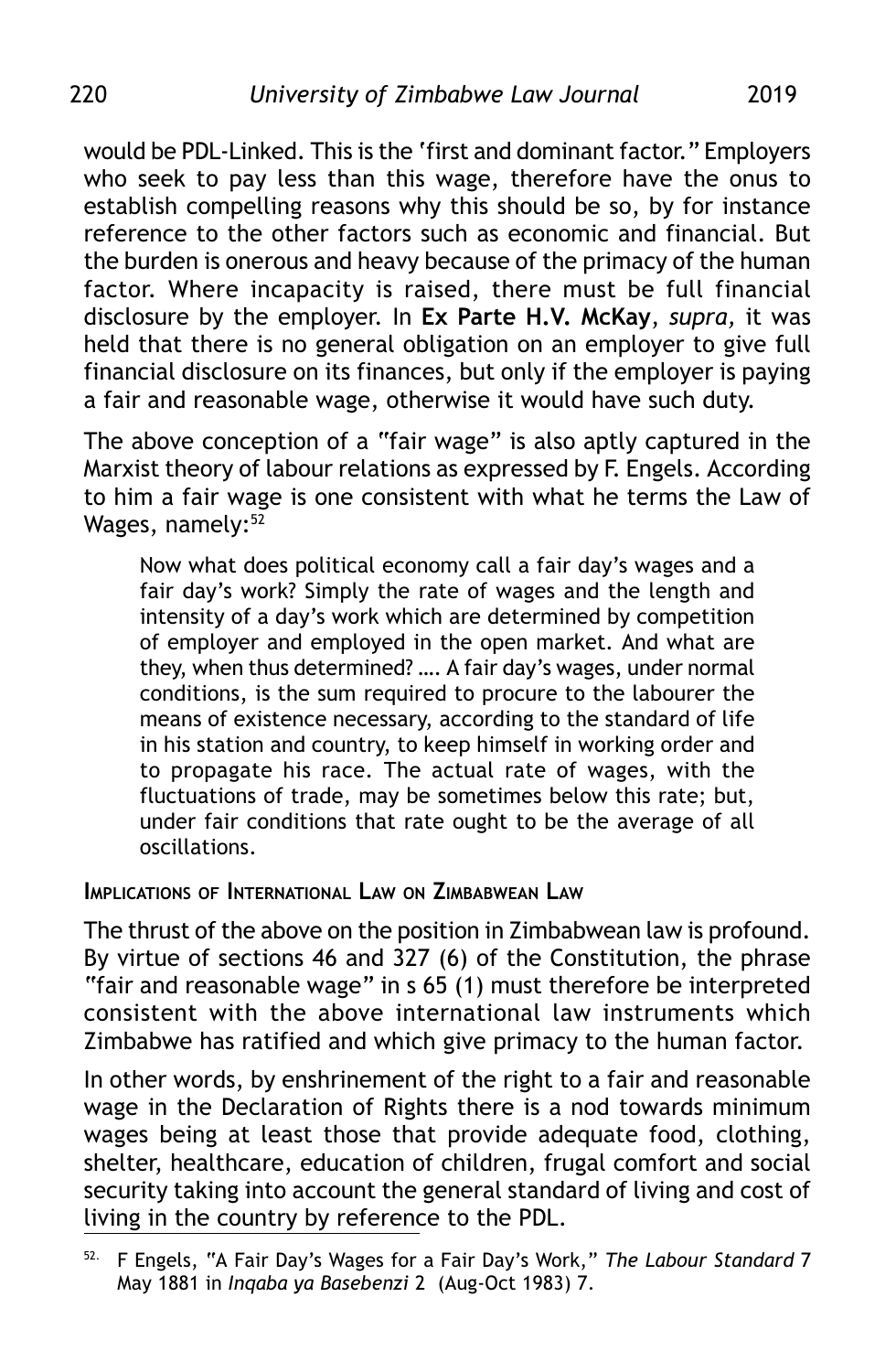The above means the approach followed in the *Chamber of Mines* case, *supra*, is decidedly no longer good or binding authority under the new constitutional dispensation. Such decision, which was based on the sole consideration of the inflation rate and interests of the business, cannot clearly stand in view of s 65 (1) of the new Constitution. In terms of the later, considerations of fairness require balancing both the business factors and the human factor but with first priority being given to the human factor.

# **ONUS AND EVIDENTIARY BURDEN**

The above interpretation means that s 65 (1) of the Constitution has now set a general standard of remuneration by which all employees should be paid, but like all general rules, excerptions are applicable in appropriate circumstances. The onus though, lying on the party seeking to resile from the general rule to show compelling reasons why it should not.

This means in effect that the Constitution shifts the onus to the party who says it cannot comply with such standard to provide adequate reasons why it cannot. This means that where an employer seeks to pay less than a PDL-linked wage, the employer has the onus to prove compelling reasons why this should be so. If the employer pleads financial incapacity to pay fair wages, then it follows that the onus shifts to the employer to establish this and generally the burden is high because this is a justiciable right provided in the Declaration of Rights.

The employer has a duty of full disclosure. This may pertain to areas such as the overall pay-roll, in particular the distribution of salaries between the highest paid categories and the lowest paid ones, as was held required in the case of *City of Harare v Harare Municipal Workers Union***.**<sup>53</sup> Additional details of this duty are provided in Sections 75 and 76 of the Labour Act. Section 75 establishes a duty to negotiate in good faith whereby all parties to the negotiation of a collective bargaining agreement are required to disclose "all information relevant to the negotiation including information contained in records, papers, books and other documents." Section 76 establishes a duty of full financial disclosure where financial incapacity is alleged. It reads:

(1) When any party to the negotiation of a collective bargaining agreement alleges financial incapacity as a ground for his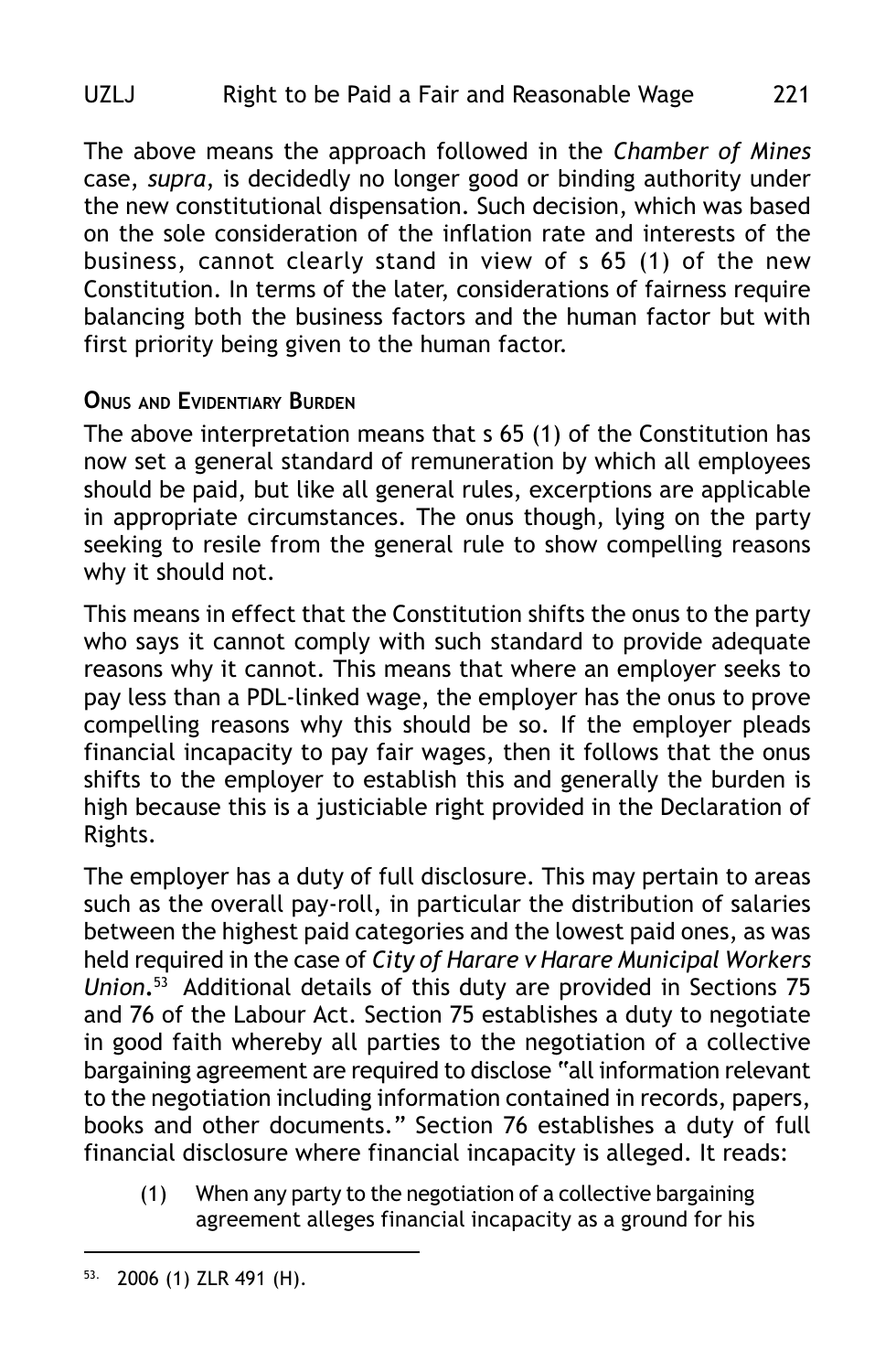inability to agree to any terms or conditions, or to any alteration of any terms or conditions thereof, it shall be the duty of such party to make full disclosure of his financial position, duly supported by all relevant accounting papers and documents to the other party.

In terms of the above, especially where there are allegations of astronomical salaries and benefits being paid to top management, the employers would have a duty to disclose details such as housing allowances; education allowances for managers' dependants; vehicle and fuel benefits; club subscriptions and so forth. Similarly is the duty to disclose details of capital investment plans in the last few years and projections in the near future, details of the profits or otherwise made by the company; the dividend attributed to the owners or share-holders and so forth. This duty of full financial disclosure is already widely practiced in industry in relation to applications for exemptions, including with appropriate measures to protect confidentiality.

Alternatively or additionally, the employer may need to provide mitigatory measures, such as an increment for a shorter duration; subsequent cost of living adjustments; special bonuses on increased production or employee share ownership or profit-sharing schemes.

Failure to fulfill the above, means the employer would have failed to discharge the onus on it, and therefore must pay the PDL-linked living wage as was done in *City of Harare v Harare Municipal Workers Union***,** *supra*, where *CHITAKUNYE J* upheld an award of 120% by an arbitrator and held:

The arbitrator carefully considered the interests of both parties as portrayed by the parties before him. The applicant's argument of inability to pay was well considered… The substantive effect of the award was simply to awaken the applicant to the realities of today's economy…Applicant argued that respondents should not concern themselves with what is being awarded to other employees or officers of the applicant. But surely, the respondents are entitled to point out that those categories of employees or officials are getting astronomical salaries which may in fact be eating more into the applicant's revenue than the paltry salaries and allowances the lowly paid workers are getting. The applicant appeared not to be comfortable to deal with this and appeared content to brush it aside. But surely if you have an entity that pays astronomical salaries to its top heavy management and officers but that same entity is reluctant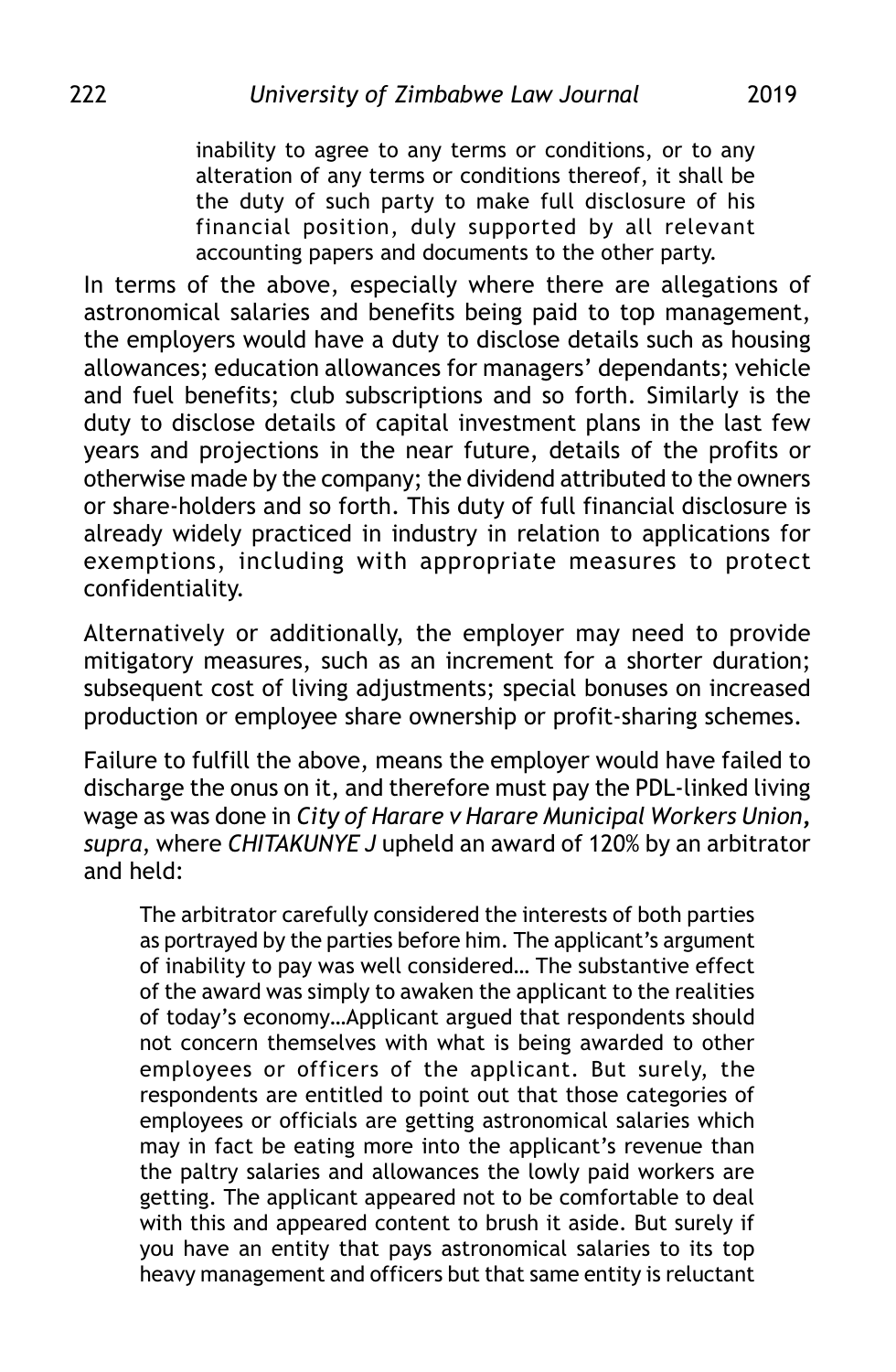to pay its lowly paid workers a living wage, can such an entity sincerely cry bankruptcy if ordered to pay its lowly graded workers a meaningful salary? There was simply nothing to fault the arbitrator in arriving at the decision he gave on what was placed before him. At 494D-F

#### **CONCRETE IMPLICATIONS ON CURRENT REVIEW OF WAGES**

At this stage in Zimbabwe's history it cannot be sufficient to only consider the inflation rate, when the prevailing minimum wages are still less than half of the PDL and in fact where only 6 percent of paid employees in 2011 were receiving an income above the TCPL as shown in Table 1.54

| <b>Cash Received</b> | Male | <b>Informal Employment</b> | <b>Female Total</b> | Male | <b>Formal Employment</b> | <b>Female Total</b> | Male | Total | <b>Female Total</b> |
|----------------------|------|----------------------------|---------------------|------|--------------------------|---------------------|------|-------|---------------------|
| US\$100 and below    | 46.3 | 64.0                       | 52.5                | 4.9  | 6.3                      | 5.3                 | 27.7 | 41.5  | 32.2                |
| \$101-\$200          | 31.9 | 20.1                       | 27.8                | 25.2 | 19.7                     | 23.6                | 28.9 | 19.9  | 26.0                |
| \$201-\$300          | 14.5 | 10.5                       | 13.1                | 43.6 | 50.1                     | 45.5                | 27.6 | 25.9  | 27.1                |
| \$301-\$400          | 2.9  | 2.7                        | 2.8                 | 11.6 | 7.9                      | 10.5                | 6.8  | 4.7   | 6.1                 |
| \$401-\$500          | 1.6  | 0.8                        | 1.3                 | 5.0  | 4.1                      | 4.8                 | 3.1  | 2.1   | 2.8                 |
| \$501-\$1000         | 1.5  | 1.0                        | 1.3                 | 5.6  | 8.9                      | 6.6                 | 3.3  | 4.1   | 3.6                 |
| \$1001-\$3000        | 0.7  | 0.5                        | 0.6                 | 2.8  | 2.3                      | 2.6                 | 1.6  | 1.2   | 1.5                 |
| \$3001 and above     | 0.3  | 0.2                        | 0.2                 | 0.9  | 0.2                      | 0.7                 | 0.5  | 0.2   | 0.4                 |
| Not Stated           | 0.4  | 0.2                        | 0.3                 | 0.4  | 0.6                      | 0.4                 | 0.4  | 0.3   | 0.4                 |
| <b>Total Percent</b> | 100  | 100                        | 100                 | 100  | 100                      | 100                 | 100  | 100   | 100                 |
| <b>Total Number</b>  | 712  | 815                        | 538                 | 611  | 100                      | 100                 | 100  | 1251  | 426                 |

**Table 1: Percent Paid Employees Aged 15 Years and Above Paid Cash Only or Both in Cash and in Kind by Type of Employment and Cash Received in the Month Preceding** the Survey, 2011 LFCLS<sup>55</sup>

Nor can arguments of wage restraints hold water when employers

<sup>&</sup>lt;sup>54.</sup> The estimated TCPL for May 2011 was US\$497.84 for a family of five. ZimStat (2012) 53.

<sup>55.</sup> Zimstat (2012) 123.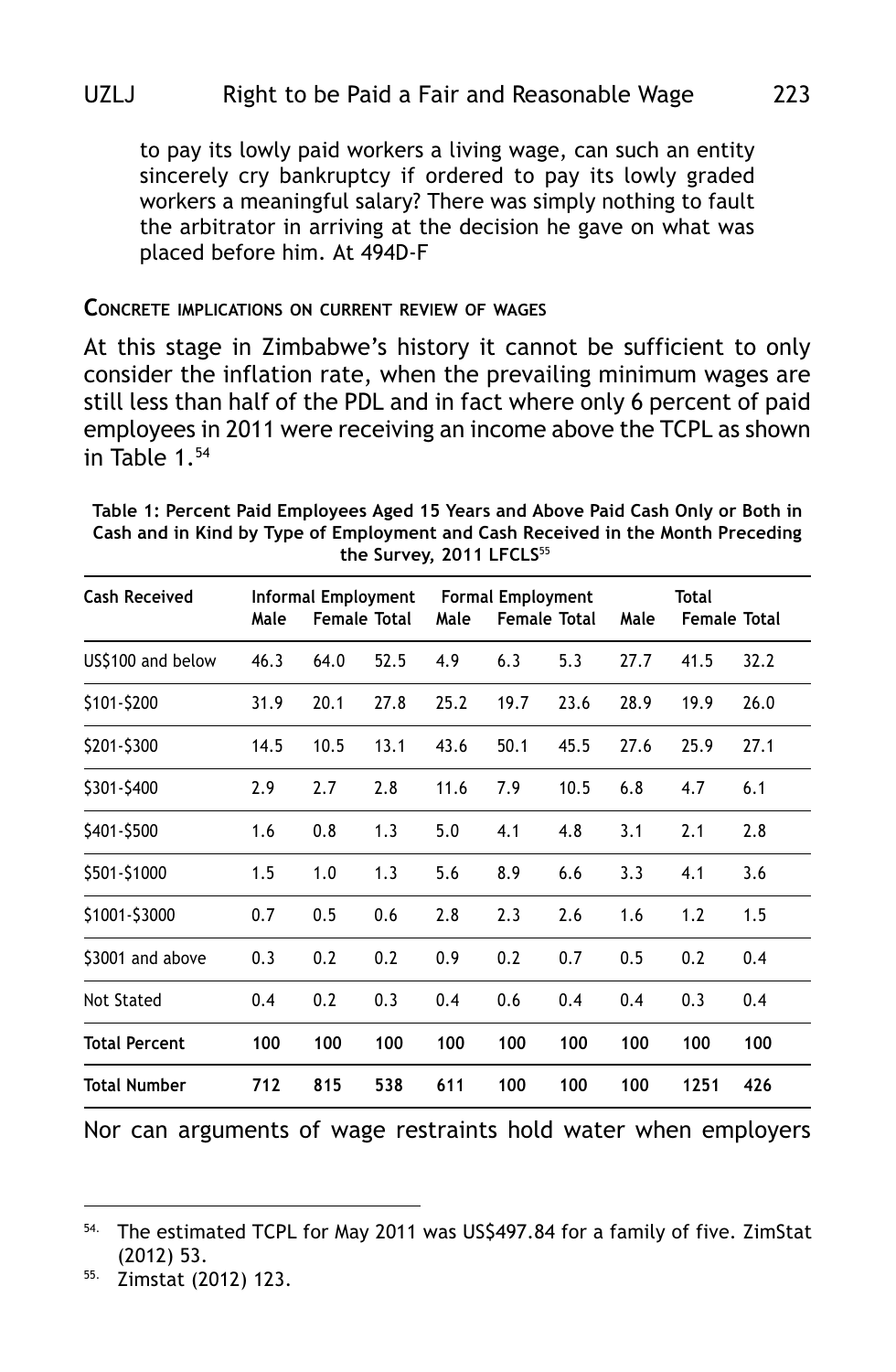and senior management are paying themselves astronomical salaries way disproportionate to the starvation wages the lowest employees are receiving as was recognized in the *City of Harare* case. This was also dramatically revealed in the "Salarygate Scandal" showing the astronomical salaries being earned by top executives in state owned or state supported companies and local authorities, with the Premier Service Medical Society (PSMAS) taking top prize.<sup>56</sup> Further details are provided in Tables 1, 2 and 3.

| <b>IPC</b><br>Level | Manufac-<br>turing | <b>Banking</b> | Insurance | Hospita-<br>lity | Quasi-<br>Govern-<br>ment | Mining   | Tele-<br>coms |
|---------------------|--------------------|----------------|-----------|------------------|---------------------------|----------|---------------|
| 1                   | \$10 842           | \$6 653        | \$9 185   | \$11 800         | \$8 436                   | \$18 523 | \$10 586      |
| $\mathbf{2}$        | \$7 028            | \$4 772        | \$6 606   | \$4 916          | \$4916                    | \$12 867 | \$6826        |
| 3                   | \$3 073            | \$2 667        | \$2 969   | \$3 771          | \$3 451                   | \$4 840  | S4 919        |
| 4                   | \$2 479            | \$1 331        | \$3 214   | \$2 924          | \$3 005                   | \$3 633  | \$4 508       |
| 5                   | \$2 008            | \$1 707        | \$2 161   | \$1 546          | \$2 322                   | \$3 705  | \$2 893       |
| 6                   | \$1 356            | \$2 062        | \$1 990   | \$1 196          | \$2 237                   | \$2 259  | \$3709        |
| 7                   | \$1 483            | \$1 612        | \$1 063   | \$730            | \$1 319                   | \$1839   | \$2 334       |
| 8                   | \$856              | \$849          | \$791     | \$573            | \$1 363                   | \$1 234  | \$1830        |
|                     |                    |                |           | Table 2:(cont)   |                           |          |               |

**Table 2: Sector Comparison of Total Monthly Cash by IPC Level**<sup>57</sup>

56. For instance at Premier Service Medical Aid Society (PSMAS), in 2012 of the total wage bill of US\$33 413 373 – 00, almost half was paid to the top 14 managers compared to over 700 other employees. Of these the Chief Executive Officer, Mr C Dube, earned a basic monthly salary of \$230 000 – 00, (rising to \$530 000-00 with allowances), followed by the Group Finance Manager at \$200 000 – 00 a month and the Group Operations Executive at \$122 000 – 00, a month. See P Chipunza "PSMAS shock salary schedule" *The Herald* 23 January 2014 p 1. Other top earners were the 19 top executives of the City of Harare who "earned" a total of \$500 000 every month, led by the Town Clerk, Dr T Mahachi at \$37 642 – 00 a month followed by directors at \$36 999 – 00 a month. See I Ruwende "19 City Council executives gobble US\$500 000 every month" *The Herald* 28 January 2014. On the other hand the CEO of ZBC Holdings was reported to earn \$40 000-00 a month and the General Manager of NSSSA was at \$20 886.78 a month. "How they spend mega salaries" *The Herald* 5 April 2014.

57. Industrial Psychology Consultants (Pvt) Ltd (2011).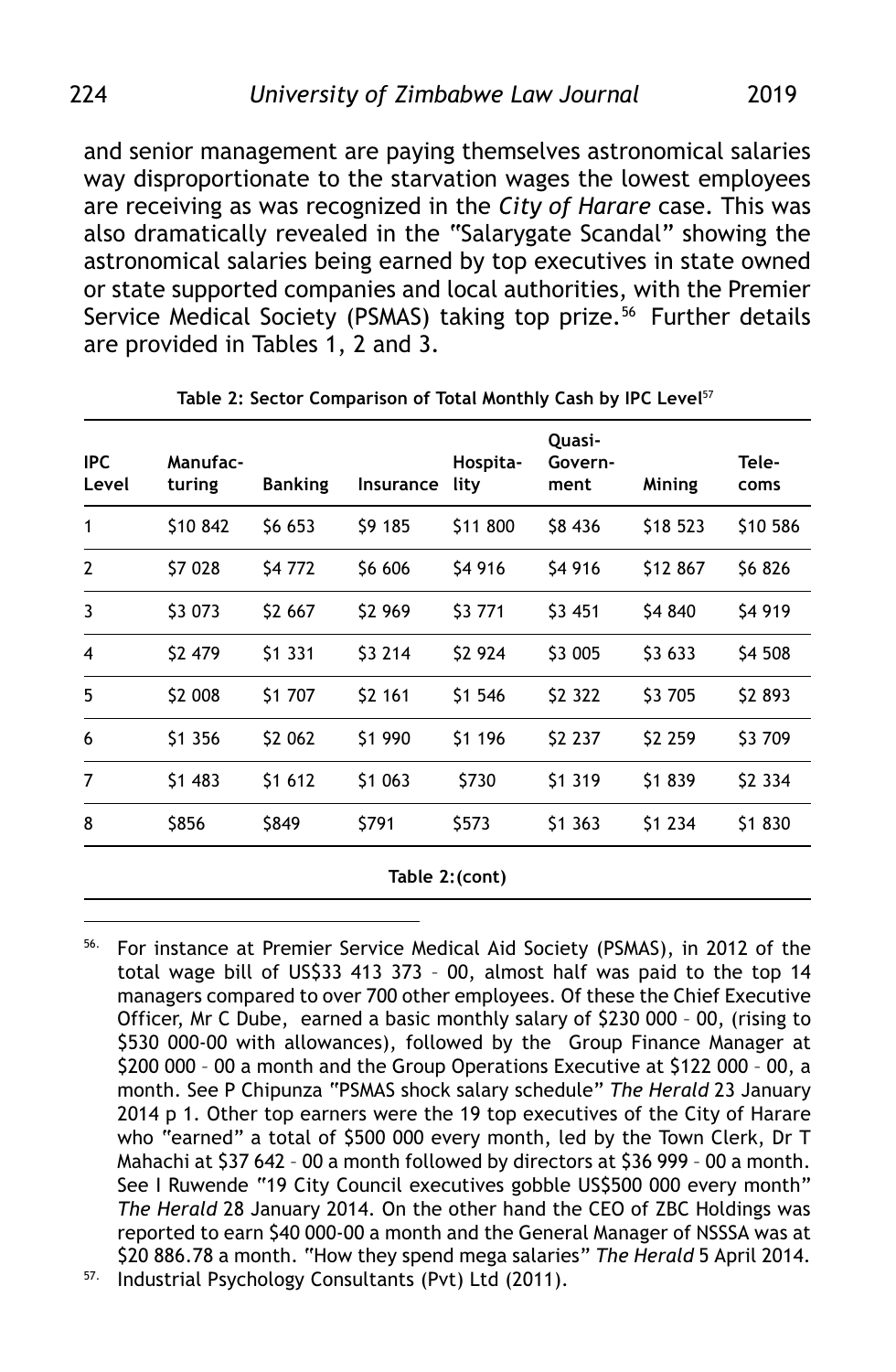| <b>IPC</b><br>Level | Manufac-<br>turing | <b>Banking</b> | Insurance | Hospita-<br>lity | Quasi-<br>Govern-<br>ment | Mining | Tele-<br>coms                |
|---------------------|--------------------|----------------|-----------|------------------|---------------------------|--------|------------------------------|
| 9                   | \$738              | \$555          | \$588     | \$312            | \$594                     | \$927  | \$1 575                      |
| 10                  | \$757              | \$652          | \$616     | \$356            | \$837                     | \$717  | \$1 129                      |
| 11                  | \$668              | \$644          | -         | \$724            | \$765                     | \$425  | \$874                        |
| 12                  | \$539              | \$413          | \$364     | \$434            | \$1 060                   | \$484  | \$1 458                      |
| 13                  | -                  | \$725          | \$357     | $\blacksquare$   | \$676                     | \$516  | $\qquad \qquad \blacksquare$ |
| 14                  | \$526              | \$500          | \$417     | \$253            | \$634                     | \$567  | \$774                        |
| $15 - 16$           | \$318              | \$496          | \$451     | \$191            | \$455                     | \$279  | \$636                        |

The above figures have in fact recently been revealed to be an understatement by the Salary-Gate Scandal.

| Table 3a: Salaries and Benefits of Executives in Parastatals and Local authorities |  |  |
|------------------------------------------------------------------------------------|--|--|
|------------------------------------------------------------------------------------|--|--|

| <b>Benefits</b>      | <b>Comments</b>                                                                                                                                                                                                                                                                                                                                                                               |
|----------------------|-----------------------------------------------------------------------------------------------------------------------------------------------------------------------------------------------------------------------------------------------------------------------------------------------------------------------------------------------------------------------------------------------|
| Fuel                 | 250 litres to 350 litres per month for the CEO; 150 litres to 300<br>litres per month for Executives below the CEO                                                                                                                                                                                                                                                                            |
| Cell phone allowance | \$250 to \$935 per month for the MD, \$100 to \$250 per month for<br>the Executives below the MD                                                                                                                                                                                                                                                                                              |
| Medical Aid          | 100 per cent for all Executives (\$450)                                                                                                                                                                                                                                                                                                                                                       |
| Pension              | 100 per cent for all Executives (\$2 379)                                                                                                                                                                                                                                                                                                                                                     |
| Vehicle              | The type of cars include Mercedes Benz, Jeep for the MD. For<br>the positions below MD the following cars apply, Isuzu KB, Mazda<br><b>BT50</b>                                                                                                                                                                                                                                               |
| School fees per term | For the CEO, some companies pay between \$1 500 and \$2 500<br>per child per term for two or three children. Some companies<br>pay 100 per cent fees for Executives including University fees<br>both locally and abroad. For line managers, some companies pay<br>a certain percentage of total fees incurred. This percentage<br>ranges between 50 per cent and 90 per cent of the invoice. |
| Housing Allowance    | This ranges between \$300 and \$2 500 per month                                                                                                                                                                                                                                                                                                                                               |
|                      | Table 3a: (cont)                                                                                                                                                                                                                                                                                                                                                                              |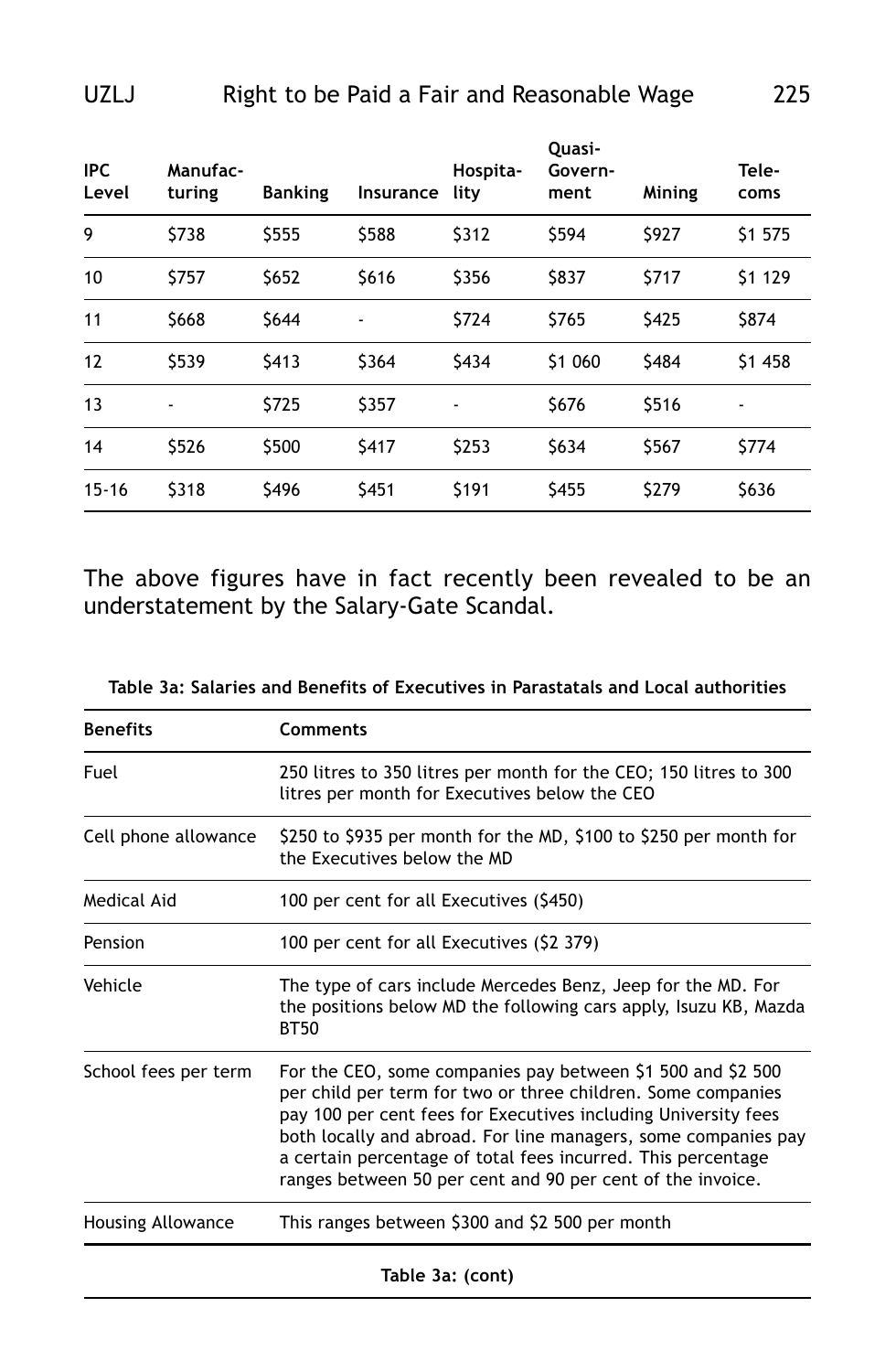| <b>Benefits</b> | Comments                                                                                                                                                                                                                                                           |  |  |  |  |
|-----------------|--------------------------------------------------------------------------------------------------------------------------------------------------------------------------------------------------------------------------------------------------------------------|--|--|--|--|
| Entertainment   | Some companies are offering entertainment allowances as per<br>Executive's request. Some companies offer a flat fee of between<br>\$100 and \$120 per month for entertainment<br>Lunch allowance of 441 on average<br>Other allowances amount to 41 691 on average |  |  |  |  |
| <b>Bonus</b>    | Most companies offer bonuses equivalent to monthly basic salary.<br>However, some companies use an option of profit sharing for<br>Executives.                                                                                                                     |  |  |  |  |

**Source:** ZCTU 18 December 2013 *Daily News* 26

The enshrinement of the right to a fair and reasonable wage, compels the awarding of wage increments that move wages towards the PDL within the shortest possible time. By 2011 this would have meant on average net wages of at least \$400.00 taking into account a maximum 20 percent contribution by a spouse working in the informal sector. The figure would have been higher in 2013, probably in excess of \$450.00, given the increase in PDL and TCPL figures. In March 2013 the *ZimStat* PDL monthly figure was \$541, based on a family of five, whilst that of the Consumer Council of Zimbabwe, based on a family of six, was \$564.73 in June 2013.58 Given that about 87 percent of employees in the formal sector were, in 2011, being paid less than this, it means that increments merely based on the inflation rates would never achieve a PDL-linked wage. Such increments would merely freeze the very inadequate present. It being borne in mind that despite the real increases in wages since 2009, average wages as of March 2013 remained less than 45 percent of the PDL of US\$541.00.

Section 46 (1) (b) of the Constitution states that interpretation of statutes must be such that *inter- alia*, it promotes justice and human dignity. Any interpretation that moves wages towards the PDL or a living wage cannot be said to be grossly unreasonable, even if it is above the prevailing inflation rate, for it gives the workers an income that helps them live a dignified life. If anything special reasons have to be shown by any employer wishing to pay wages less than the PDL why this should be so. Reference may also be had to section 24 of the Constitution, which states as one of the desired national objectives as "… *to provide everyone with an opportunity to work in a freely chosen activity, in order to secure a decent living for themselves and their families."*

<sup>58.</sup> See ZimStat (2013) *supra*; Consumer Council of Zimbabwe (2013).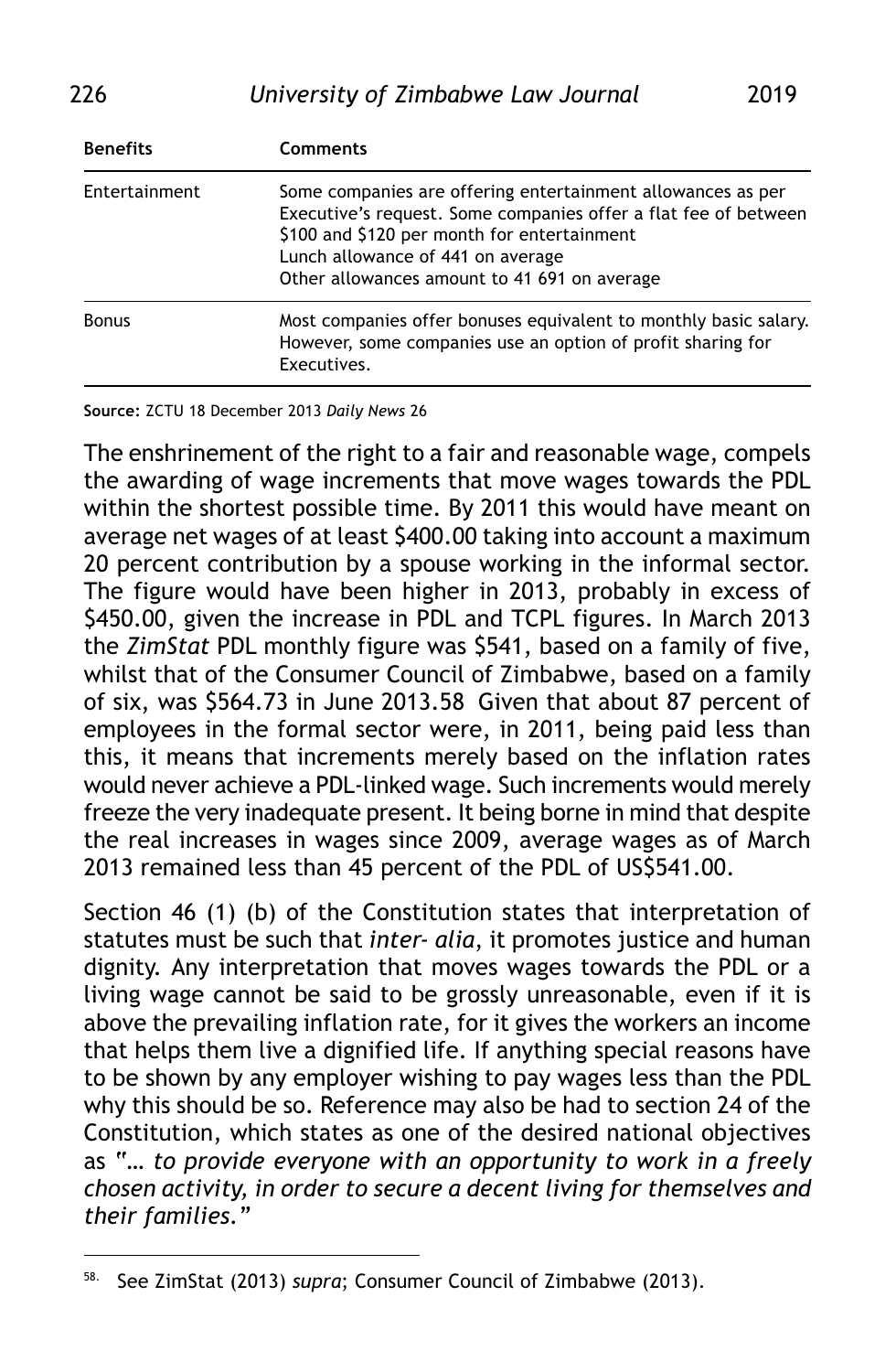It is an accepted reality that workers suffered the most in the hyperinflation years, were the purchasing value of wages for ordinary workers who were chained by practice and law to the increasingly useless local dollar, was virtually wiped out.59 The performance of the economy improved considerably in the post-dollarisation period, and it is only fair that the benefits of such improvement be shared equitably, including through granting of PDL linked living wages. See Table 4.

| <b>Indicator /Year</b>                        |     |                                    |     |     |     | 2009 2010 2011 2012 2013 2014 forecast<br>(Dec-2013) | Revised<br>forecast (Mar<br>2014 World<br>Bank) |
|-----------------------------------------------|-----|------------------------------------|-----|-----|-----|------------------------------------------------------|-------------------------------------------------|
| GDP growth rate 5.7% 5.4% 9.3% 4.4% 5.5% 5.43 |     |                                    |     |     |     |                                                      | 3%                                              |
| GDP absolute<br>(US5bn)                       |     | 5.220 5.502 5.916 6.517 6.892 5.02 |     |     |     |                                                      |                                                 |
| Inflation<br>(annual ave.0)                   |     | $-7.7\%$ 4.5% 4.9% 3.9% 3.9% -2.47 |     |     |     |                                                      |                                                 |
| Interest rates                                | 30% | $21 -$<br>24%                      | 10% | 10% | 10% | 10%                                                  |                                                 |
|                                               |     |                                    |     |     |     |                                                      |                                                 |

**Table 4: Economic overview since dollarisation**

**Source:** *Old Mutual Investment, December 2013 and March 2014*

#### **TWO EARNERS ARGUMENT AND THE CHINA-FACTOR**

Neither will the expressed constitutional purpose of fairness be realized by an argument that the PDL includes the income of two spouses and therefore the wage of the individual employee cannot be equivalent to that. In a situation where only 16 percent of the working population is in paid-permanent employment, and 75 per cent in "vulnerable employment" in the informal sector and communal, resettlement farming, most persons are earning a pittance.<sup>60</sup> Estimates show that a good 64.0% of women in paid employment in the informal sector

<sup>59.</sup> Under the Exchange Control (Payment of Salaries by Exporters in Foreign Currency for Critical Skills Retention) Order 2008 (SI 127/2008) only those highly skilled employees and senior management could be paid in foreign currency on approval by the Reserve Bank of Zimbabwe, thereby protecting them from the ravages of hyper-inflation. For all other workers payment of wages in foreign currency was an illegal act. See section 4 Exchange Control Regulations 1996 (SI 109/1996), *Matsika v Jumvea & Anor* 2003 (1) ZLR 71 (H).

<sup>60.</sup> ZimStat (2011) 51.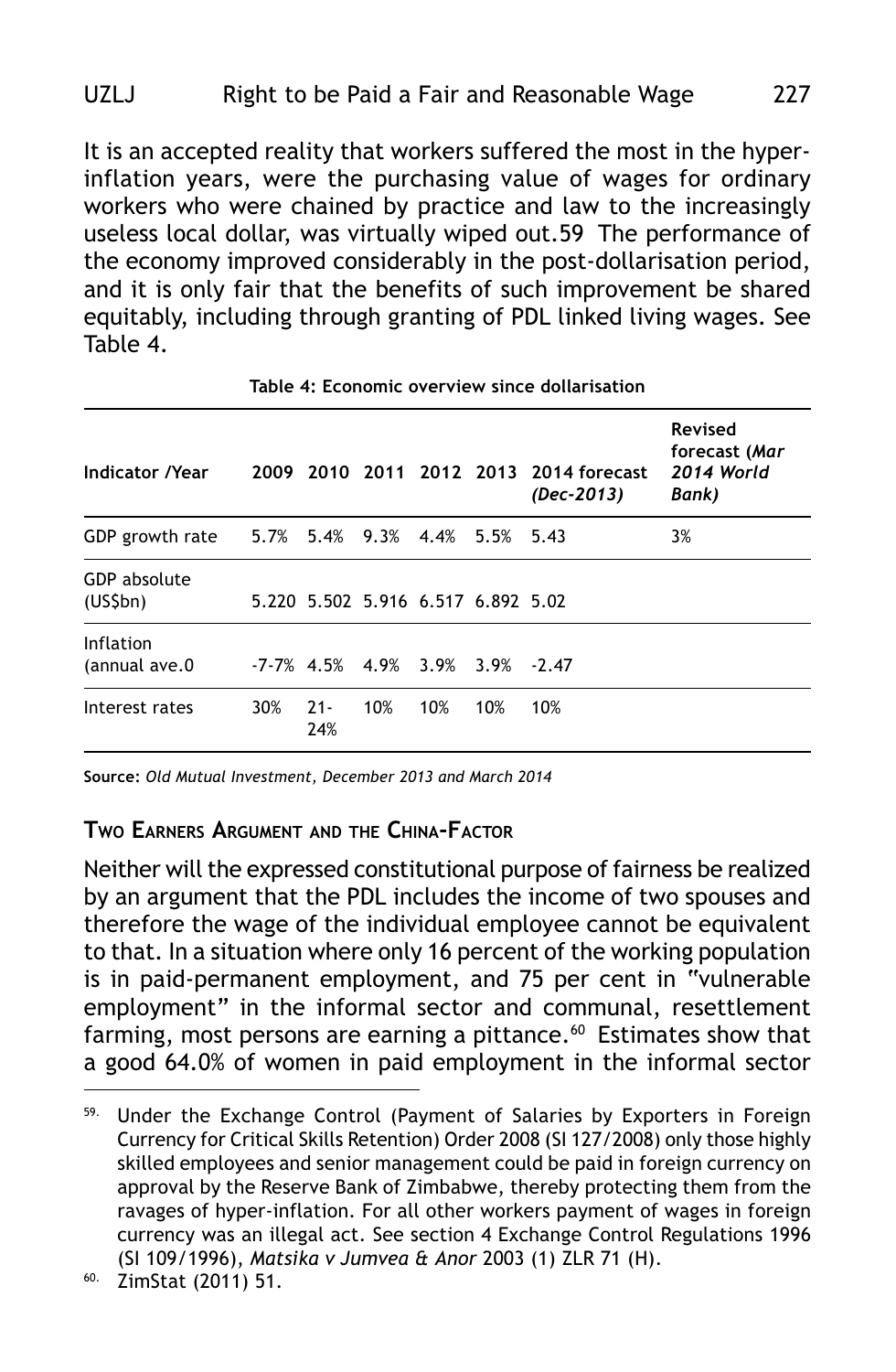earned \$100 and below in 2011.<sup>61</sup> This means that on average the contribution of a spouse employed in the informal sector was at most around 20 percent to the TCPL. In 2011 wages in the formal sector had to be at least a net of \$400.00 to amount to a living wage consistent with the TCPL as provided by the national authorities. However, that figure is in fact an understatement given the high levels of unemployment and cultural factors. The employee in formal employment in reality not only looks after his or her nuclei family as provided under the Western-influenced nuclei family of five used to calculate the TCPL by ZimStat, but has a very large extended family responsibility.

Therefore into the foreseeable future, the wage of the earner in formal employment will provide the bulk of the earnings of the family, and thus minimum wages should be as close as possible to the PDL.

Equally unconvincing are employer arguments of competiveness, especially the so-called China-factor, the foci must remain Zimbabwe. Comparative regional and international wage comparatives are varied. Moreover, nominal wage figures may be misleading in so far as they do not take into account varied cost of living indexes from country to country. This is why the ILO instruments place focus on "national practice and conditions" as well as "the general levels of wages in the country."62

In any case, from a public policy perspective, the above employer arguments are self-defeating in the long-term. Having wages so far below the PDL, means depressed demand for the products of industry and the likely continuation of debilitating labour migration.

It is submitted that in the current scenario, section 65 (1) of the Constitution compels arbitrators and courts to grant increments above the inflation rate in order to move to "fair and reasonable wages." Whilst the actual rates of increment should take into account the specific circumstances of the given industry including, the economic and financial condition of the employers, the rate of inflation and comparative wages in other industries, the primary and dominant consideration must be the obligation to ensure that the lowest paid workers earn a wage as close as possible to the PDL, as described above. Increments for employees earning above this must be sufficient enough to reward the employees for their extra skills, including by

<sup>61.</sup> *Ibid* 123.

<sup>62.</sup> Article 3 ILO 131 Convention: Minimum Wage Fixing.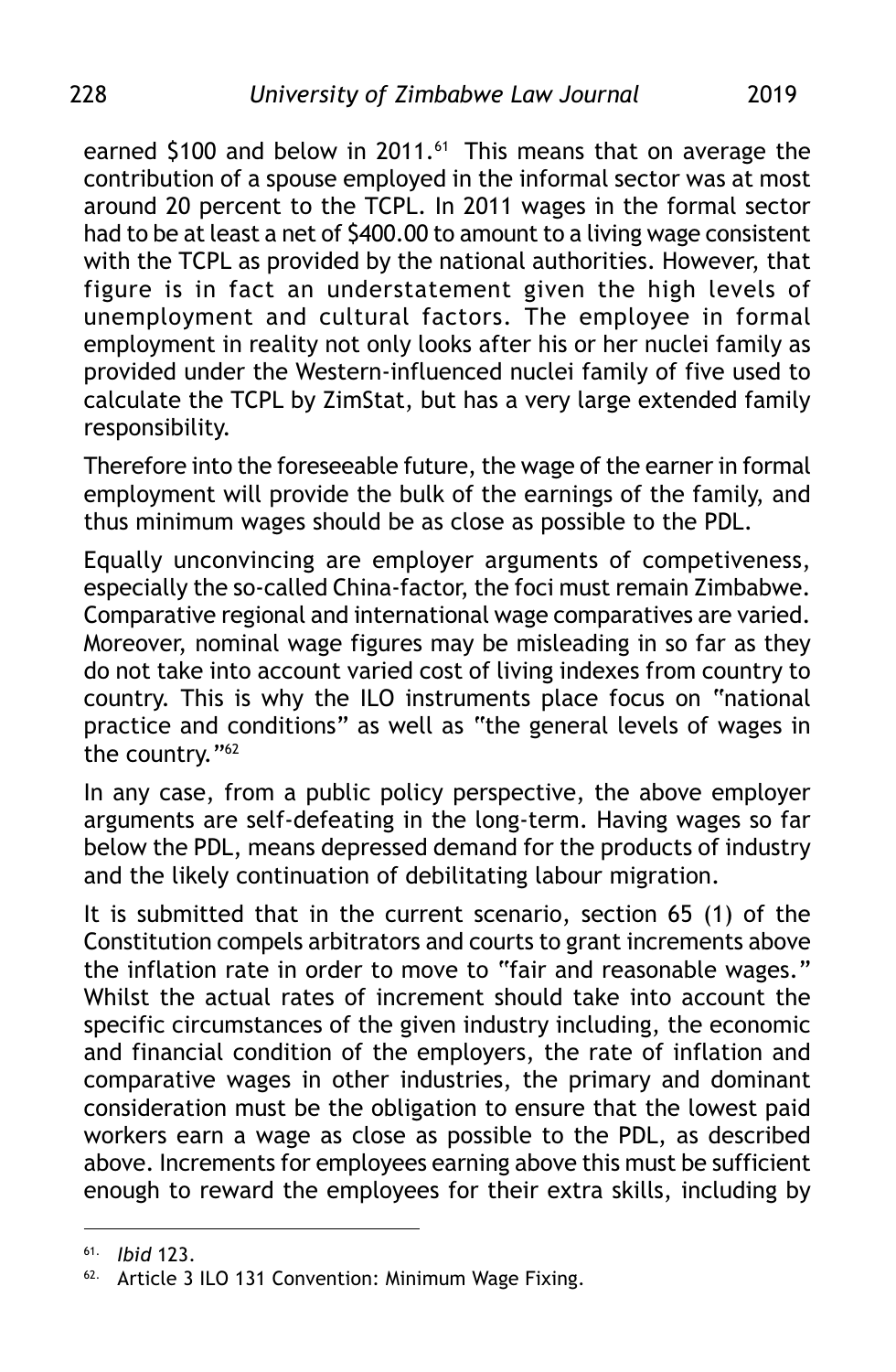comparison to other industries, productivity etc as was done in the *Ex parte H.V. McKay* case, *supra*.

Evidence from the ground indicate the recognition that increments cannot be constrained solely by the rate of inflation, with increments agreed or granted by arbitrators in 2013 generally being above the inflation rate  $63$ 

Where an employer is unwilling to pay a PDL-linked living wage and is also unwilling or unable to effect mitigatory and compensatory special measures, then such employer has no right to be in business, if all it can offer are wages that amount to semi-slavery. As noted by *HIGGINS* J, in *Ex Parte H.V. McKay*, *supra*, the payment of fair and reasonable wages, "*stands on the same level as the cost of the raw material of the manufacture."* Without raw materials there can be no production or business. Even in the darkest ages of colonial primitive accumulation, there was a bar beyond which even the colonial courts were not prepared to go under. Thus for an employer who pleaded inability to pay wages because of the difficulties it was facing in its business, the court, in *R v Millin* SR 171, declared: *"No one has the right to exploit natives on a gambling venture of this kind."*

#### **LEGAL REFORM**

The above described new constitutional regime also has significant implications on labour law reform, in particular in reference to the Labour Act and Public Service Act. These two principal labour statutes will need to be amended to bring them into conformity with the new constitutional standards.

In relation to the public sector, there is need to insert a proviso in the provisions dealing with salaries subjecting the Civil Service Commission's power to set salaries not only to the collective bargaining process but also the employees' right to a fair and reasonable wage.<sup>64</sup>

The same would apply in relation to the Labour Act. A modest start was made under section 13 of the Labour Amendment Act, 2015,65

<sup>63.</sup> Whilst in 2013 the annual inflation rate is less than 2%, several negotiated wage increments or arbitral awards have been significantly above this, including: 10.5% in the NEC for the Commercial Sector; and 6% for the Collective Bargaining Agreement for the National Employment Council for the Printing, Packaging and Newspaper Industry, SI 69/2006 as amended.

<sup>&</sup>lt;sup>64.</sup> Such as in s 22 of the Public Service Act and s 20 (2) of the Public Service Regulations, 2000.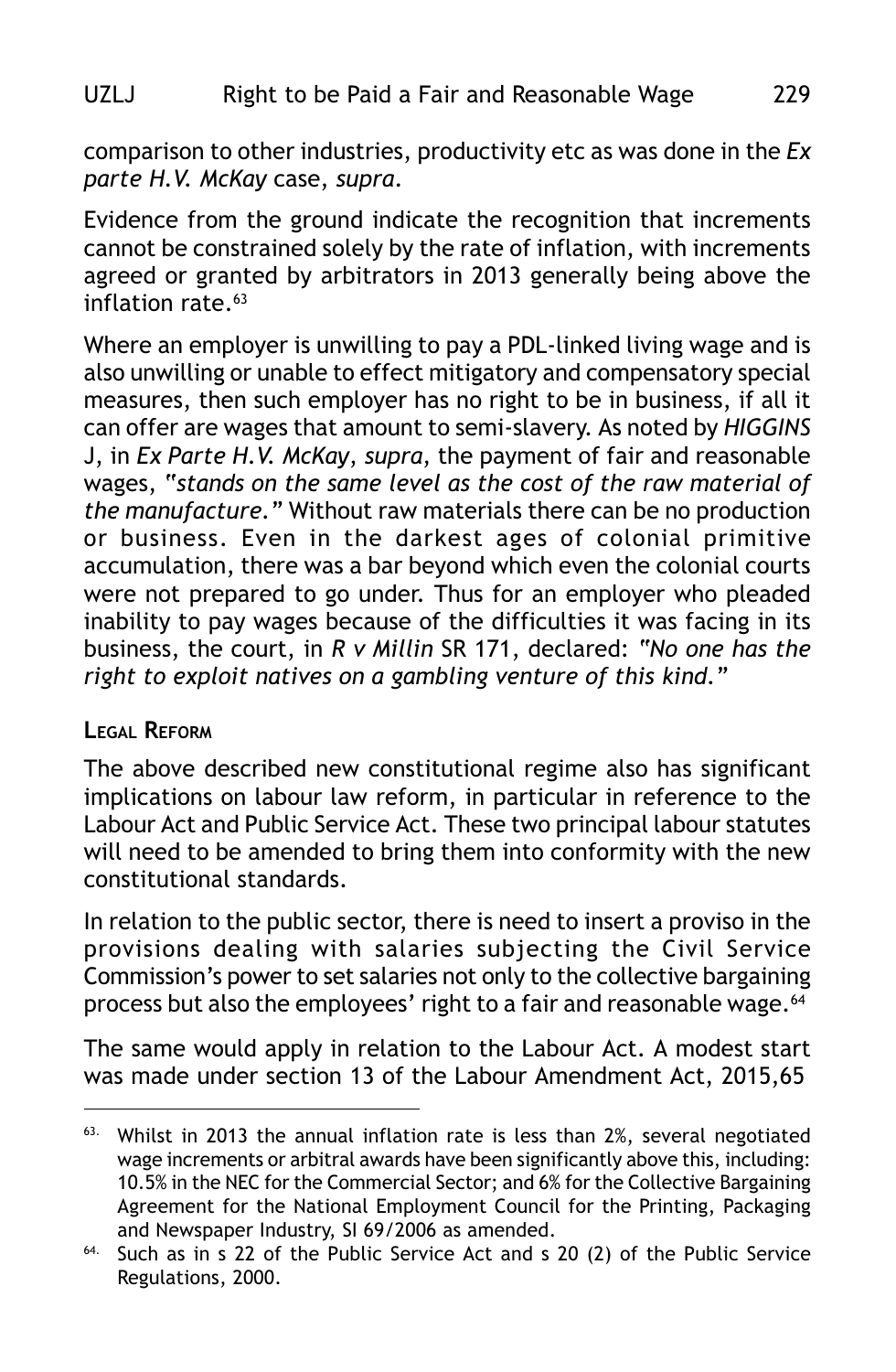which expands the subjects of scope of collective bargaining under section 74 of the Act to include measures "to mitigate the cost of living." But the general thrust of the amended section is focus are "measures to foster the viability of undertakings and high levels of employment." More is required to ensure the Labour Act is constitutionally compliant. A starting point could be the insertion of the right to a fair and reasonable wage as a fundamental right of employees under Part 2 of the Act, possibly under section 6. Similarly the sections dealing with wage-fixing such as by the Minister under sections 17 and 20 or through collective bargaining under Parts VIII and Part V, must have amendments specifying that the minimum thresholds of wages is that which ensures the employees' rights to a fair and reasonable wage. There can be further elaboration under both Acts of the factors to be considered as done in article 91 of the Constitution of Venezuela or in the ILO conventions and international human rights instruments with primacy given to the needs of the worker and their family to live a decent life worthy of human dignity.

#### **CONCLUSION**

The recent constitutional reform enshrining the employees' right to a fair and reasonable remuneration is an important step forward in the march towards a fair and just society. However, even if that is achieved, it can only be the first step forward, for there can never be real social justice in work relations under a system based on wages and salaries alone, or ultimately industrial peace and political stability.

More enlightened bourgeois theories of labour relations have come around to this conclusion, in particular that of consultative pluralism and radical nationalist theories, whereby employees are entitled not only to fair wages but also a share of the company profits.<sup>66</sup> Examples of the later include, previously under the Zimbabwean Indigenization and Economic Empowerment legislation wherein employees may be entitled up to 28% share-ownership of indigenized foreign firms.<sup>67</sup>

<sup>65.</sup> Act No. 5 of 2015.

<sup>66.</sup> M Finnemore *op cite* 145.

<sup>67.</sup> See the Indigenisation and Economic Empowerment Act [*Chapter 14:33*]; the Indigenisation and Economic Empowerment (General) Regulations, 2010 (SI 21/ 2010) as amended by the Indigenisation and Economic Empowerment (Amendment) Regulations, 2010 (No. 2) (SI 116/2010) and the Indigenisation and Economic Empowerment (General) (Amendment) Regulations, 2011 (No. 3) 2011 (SI 34/2011).